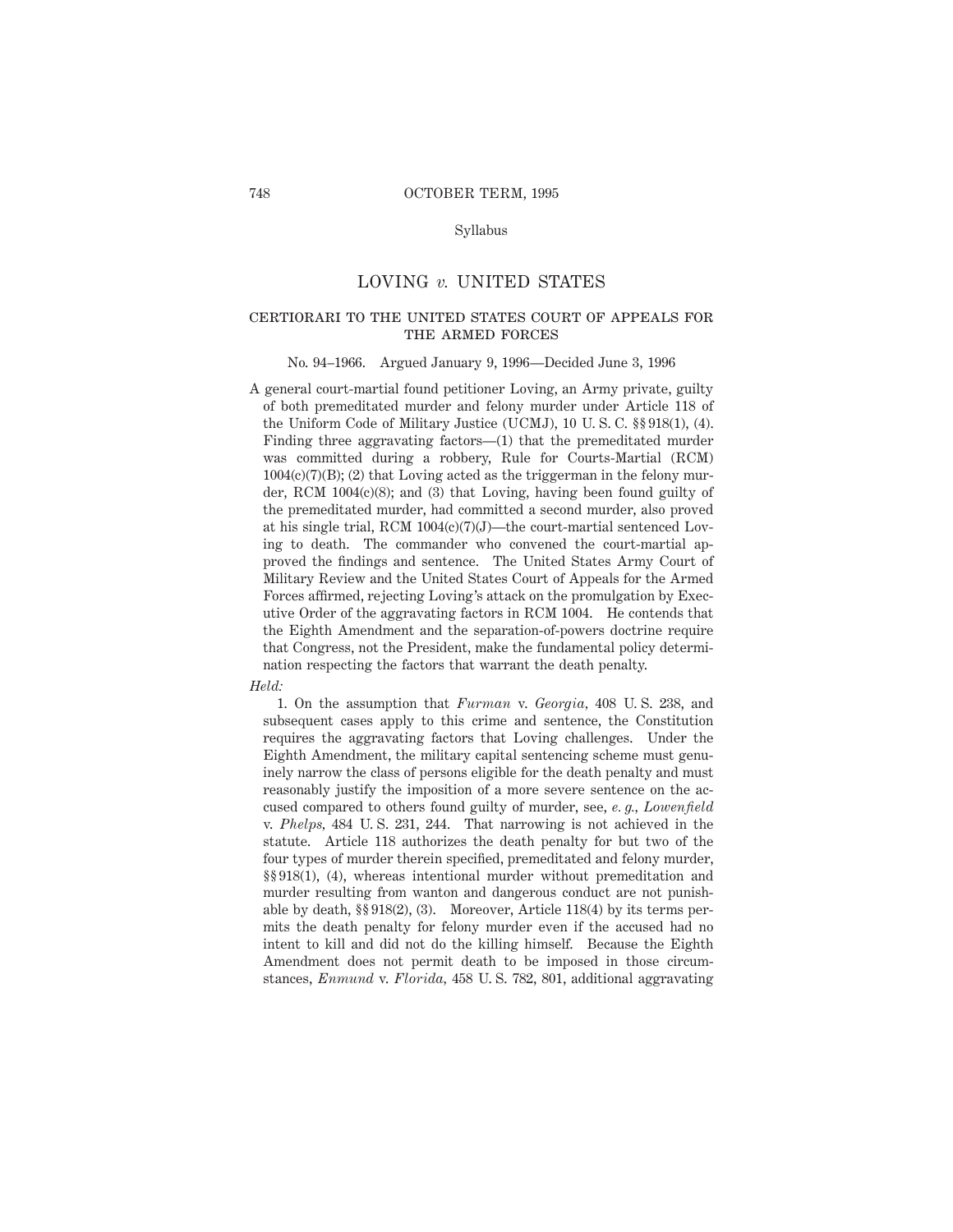#### Syllabus

factors establishing a higher culpability are necessary to Article 118's constitutional validity, see, *e. g., Lowenfield, supra,* at 244. Pp. 755–756.

2. The President's prescription of the challenged aggravating factors did not violate the separation-of-powers principle. Pp. 756–774.

(a) The fundamental precept of the delegation doctrine, a strand of this Court's separation-of-powers jurisprudence, is that the lawmaking function belongs to Congress, U. S. Const., Art. I, § 1, and may not be conveyed to another branch or entity, *Field* v. *Clark,* 143 U. S. 649, 692. This principle does not mean, however, that only Congress can make a rule of prospective force. Although it may not delegate the power to make the law, which necessarily involves discretion as to what the law shall be, Congress may delegate to others the authority or discretion to execute the law under and in pursuance of its terms. *Id.,* at 693–694. Pp. 756–759.

(b) The Court rejects Loving's argument that Congress lacks power to delegate to the President the authority to prescribe aggravating factors in capital murder cases. An analysis of English constitutional history and of the historical necessities and events that instructed the Framers demonstrates that U. S. Const., Art. I, § 8, cl. 14—which empowers Congress "[t]o make Rules for the Government and Regulation of the land and naval forces"—does not grant an exclusive, nondelegable power to determine military punishments, but gives Congress such flexibility to exercise or share power as the times might demand. And it would be contrary to the respect owed the President as Commander in Chief to hold that he may not be given wide discretion and authority. Thus, in the circumstances presented here, Congress may delegate authority to the President to define the aggravating factors that permit imposition of a statutory penalty, with the regulations providing the narrowing of the death-eligible class that the Eighth Amendment requires. Pp. 759–769.

(c) Also rejected is Loving's contention that, even if Congress can delegate to the President the authority to prescribe aggravating factors, Congress did not do so by implicit or explicit action in this instance. In fact, Congress exercised that power of delegation in 1950, when it enacted Articles 18, 56, and 36(a) of the UCMJ, 10 U. S. C. §§ 818 (A court-martial "may, under such limitations as the President may prescribe, adjudge any punishment not forbidden by [the UCMJ], including the penalty of death when specifically authorized"), 856 ("The punishment which a court-martial may direct . . . may not exceed such limits as the President may prescribe for that offense"), and 836(a) (which empowers the President to make procedural rules for courts-martial, and was identified by Congress in 1985 as a source of Presidential authority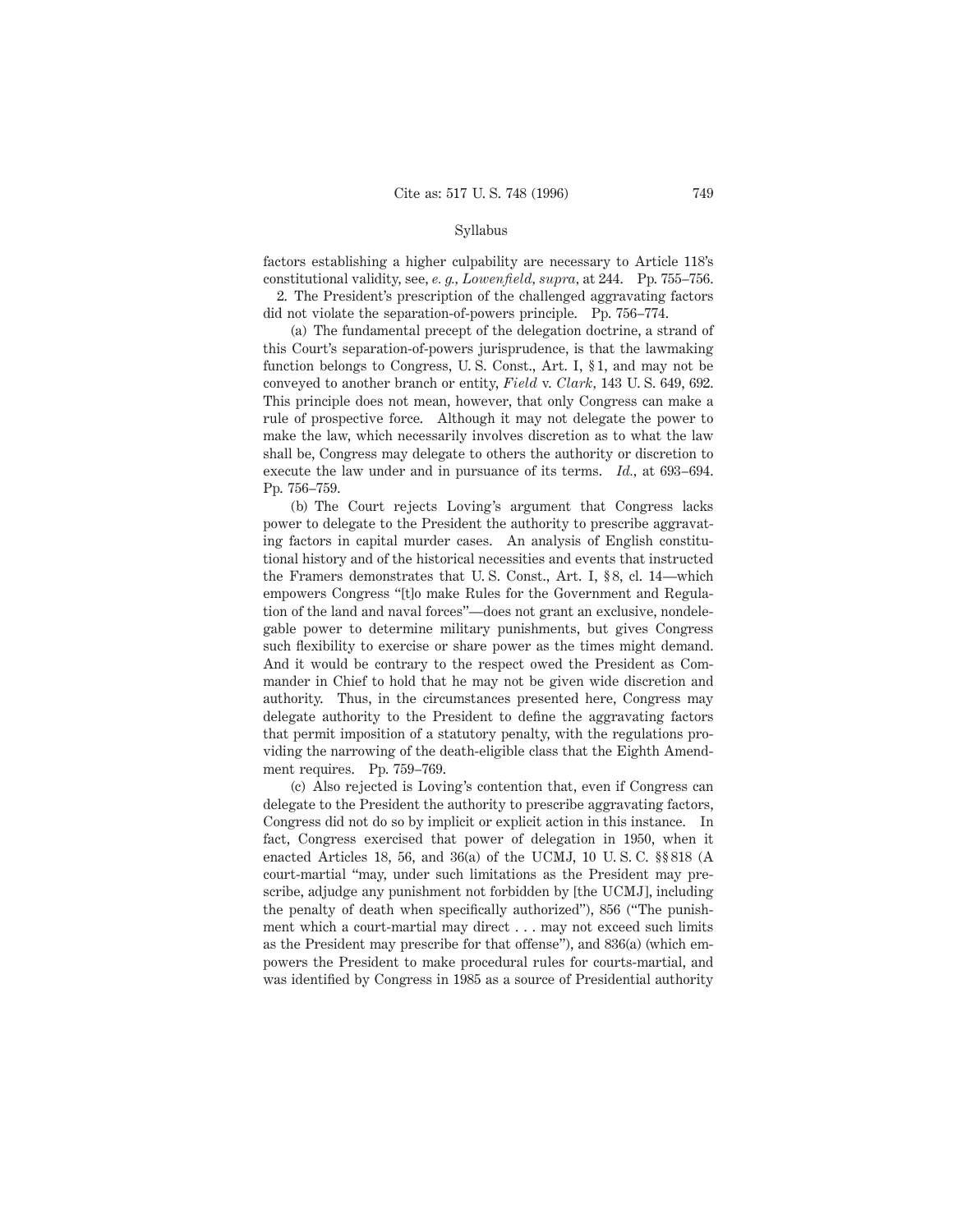#### Syllabus

to provide capital aggravating factors). Together, these Articles give clear authority to the President to promulgate RCM 1004. Pp. 769–771.

(d) Loving's final assertion—that even if Articles 18, 56, and 36 can be construed as delegations, they lack an intelligible principle to guide the President's discretion—is also rejected. Had the delegations here called for the exercise of judgment or discretion that lies beyond the President's traditional authority, this argument might have more weight. However, because the President's duties as Commander in Chief require him to take responsible and continuing action to superintend the military, including the courts-martial, the delegated duty to prescribe aggravating factors for capital cases is interlinked with duties already assigned to him by the Constitution's express terms. The same limitations on delegation do not apply where the entity exercising the delegated authority possesses independent authority over the subject matter. See, *e. g., United States* v. *Mazurie,* 419 U. S. 544, 556–557. Pp. 771–774.

41 M. J. 213, affirmed.

KENNEDY, J., delivered the opinion of the Court, in which REHNQUIST, C. J., and Stevens, Souter, Ginsburg, and Breyer, JJ., joined, and in which O'CONNOR and SCALIA, JJ., joined as to Parts I, II, III, IV–B, and IV–C. STEVENS, J., filed a concurring opinion, in which SOUTER, GINSburg, and Breyer, JJ., joined, *post,* p. 774. Scalia, J., filed an opinion concurring in part and concurring in the judgment, in which O'Connor, J., joined, *post,* p. 775. Thomas, J., filed an opinion concurring in the judgment, *post,* p. 777.

*John H. Blume* argued the cause for petitioner. With him on the briefs were *Teresa L. Norris, Roy H. Hewitt, Fran W. Walterhouse,* and *Walter S. Weedman.*

*Deputy Solicitor General Kneedler* argued the cause for the United States. With him on the brief were *Solicitor General Days, Acting Assistant Attorney General Keeney, Miguel A. Estrada,* and *John F. De Pue.*\*

Briefs of *amici curiae* were filed for Public Citizen, Inc., by *Alan B. Morrison, David C. Vladeck,* and *Eugene R. Fidell;* for the United States

<sup>\*</sup>*Ronald W. Meister, Steven R. Shapiro,* and *Diann Y. Rust-Tierney* filed a brief for the American Civil Liberties Union as *amicus curiae* urging reversal.

*Kent S. Scheidegger* and *Charles L. Hobson* filed a brief for the Criminal Justice Legal Foundation as *amicus curiae* urging affirmance.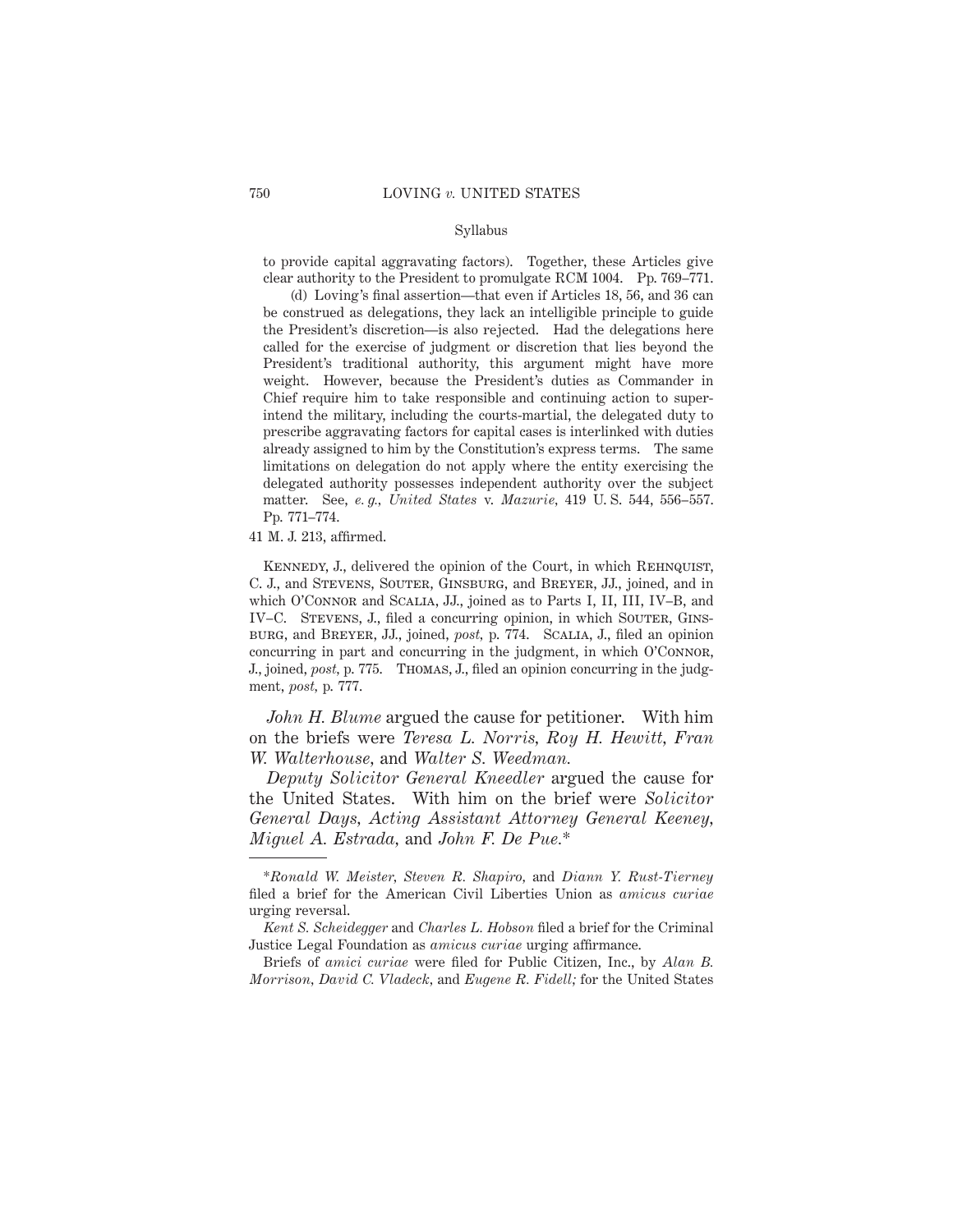# JUSTICE KENNEDY delivered the opinion of the Court.

The case before us concerns the authority of the President, in our system of separated powers, to prescribe aggravating factors that permit a court-martial to impose the death penalty upon a member of the Armed Forces convicted of murder.

On December 12, 1988, petitioner Dwight Loving, an Army private stationed at Fort Hood, Texas, murdered two taxicab drivers from the nearby town of Killeen. He attempted to murder a third, but the driver disarmed him and escaped. Civilian and Army authorities arrested Loving the next afternoon. He confessed.

After a trial, an eight-member general court-martial found Loving guilty of, among other offenses, premeditated murder and felony murder under Article 118 of the Uniform Code of Military Justice (UCMJ), 10 U. S. C. §§ 918(1), (4). In the sentencing phase of the trial, the court-martial found three aggravating factors: (1) that the premeditated murder of the second driver was committed during the course of a robbery, Rule for Courts-Martial (RCM) 1004(c)(7)(B); (2) that Loving acted as the triggerman in the felony murder of the first driver, RCM  $1004(c)(8)$ ; and (3) that Loving, having been found guilty of the premeditated murder, had committed a second murder, also proved at the single trial, RCM 1004(c)(7)(J). The court-martial sentenced Loving to death. The commander who convened the court-martial approved the findings and sentence. Cf. 10 U. S. C. § 860. The United States Army Court of Military Review and the United States Court of Appeals for the Armed Forces (formerly the United States Court of Military Appeals (CMA)) affirmed, 41 M. J. 213 (1994), relying on *United States* v. *Curtis,* 32 M. J.

I

Navy-Marine Corps Appellate Defense Division by *John Francis Havranek, Howard Barry Goodman,* and *Phillip Del Grissom;* and for Marci A. Hamilton et al. by *David Schoenbrod, pro se.*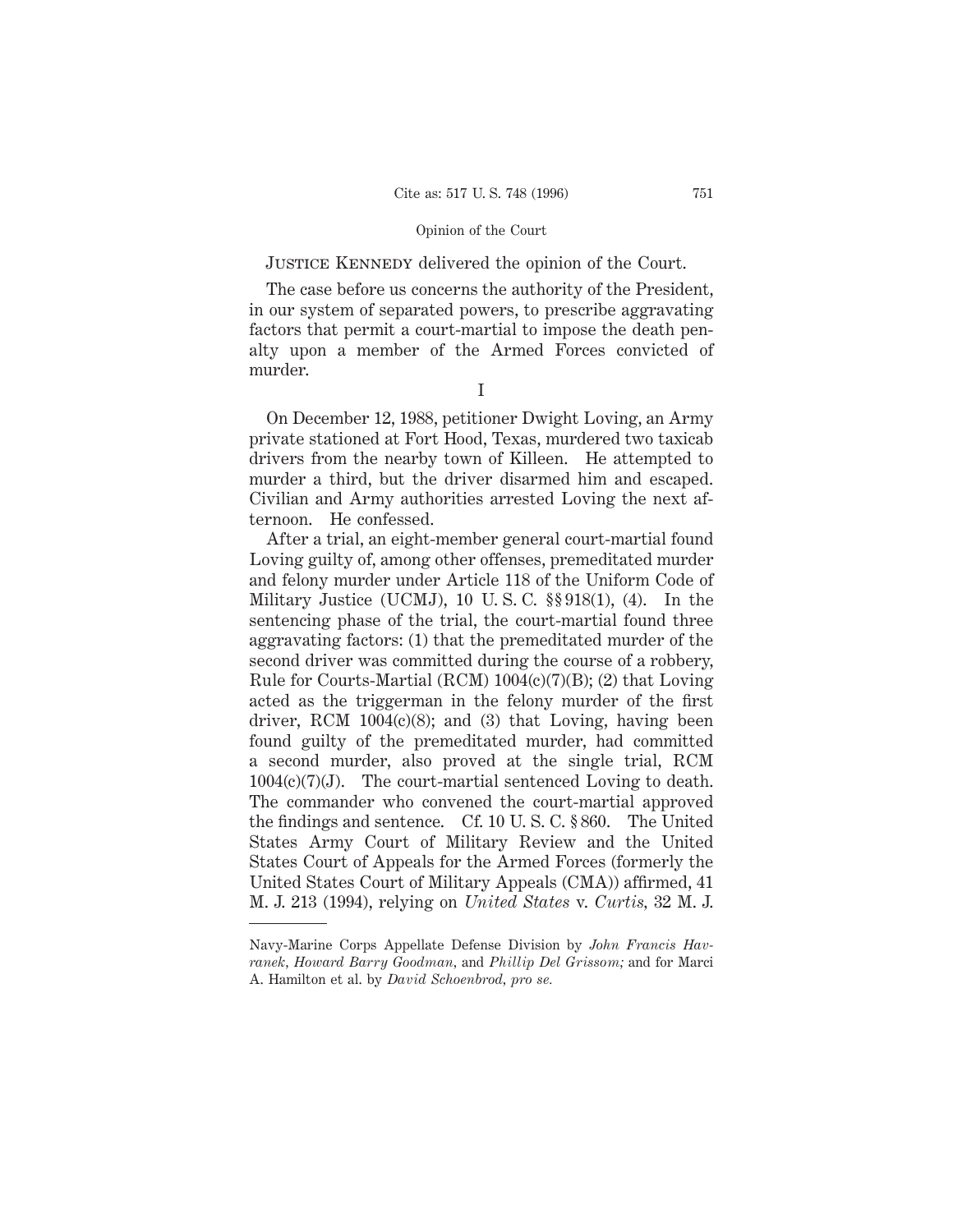252 (CMA), cert. denied, 502 U. S. 952 (1991), to reject Loving's claims that the President lacked authority to promulgate the aggravating factors that enabled the court-martial to sentence him to death. We granted certiorari. 515 U. S. 1191 (1995).

II

Although American courts-martial from their inception have had the power to decree capital punishment, they have not long had the authority to try and to sentence members of the Armed Forces for capital murder committed in the United States in peacetime. In the early days of the Republic the powers of courts-martial were fixed in the Articles of War. Congress enacted the first Articles in 1789 by adopting in full the Articles promulgated in 1775 (and revised in 1776) by the Continental Congress. Act of Sept. 29, 1789, ch. 25, § 4, 1 Stat. 96. (Congress reenacted the Articles in 1790 "as far as the same may be applicable to the constitution of the United States," Act of Apr. 30, 1790, ch. 10, § 13, 1 Stat. 121.) The Articles adopted by the First Congress placed significant restrictions on court-martial jurisdiction over capital offenses. Although the death penalty was authorized for 14 military offenses, American Articles of War of 1776, reprinted in W. Winthrop, Military Law and Precedents 961 (reprint 2d ed. 1920) (hereinafter Winthrop); Comment, Rocks and Shoals in a Sea of Otherwise Deep Commitment: General Court-Martial Size and Voting Requirements, 35 Nav. L. Rev. 153, 156–158 (1986), the Articles followed the British example of ensuring the supremacy of civil court jurisdiction over ordinary capital crimes that were punishable by the law of the land and were not special military offenses. 1776 Articles, § 10, Art. 1, reprinted in Winthrop 964 (requiring commanders, upon application, to exert utmost effort to turn offender over to civil authorities). Cf. British Articles of War of 1765, § 11, Art. 1, reprinted in Winthrop 937 (same). That provision was deemed protection enough for soldiers, and in 1806 Congress debated and re-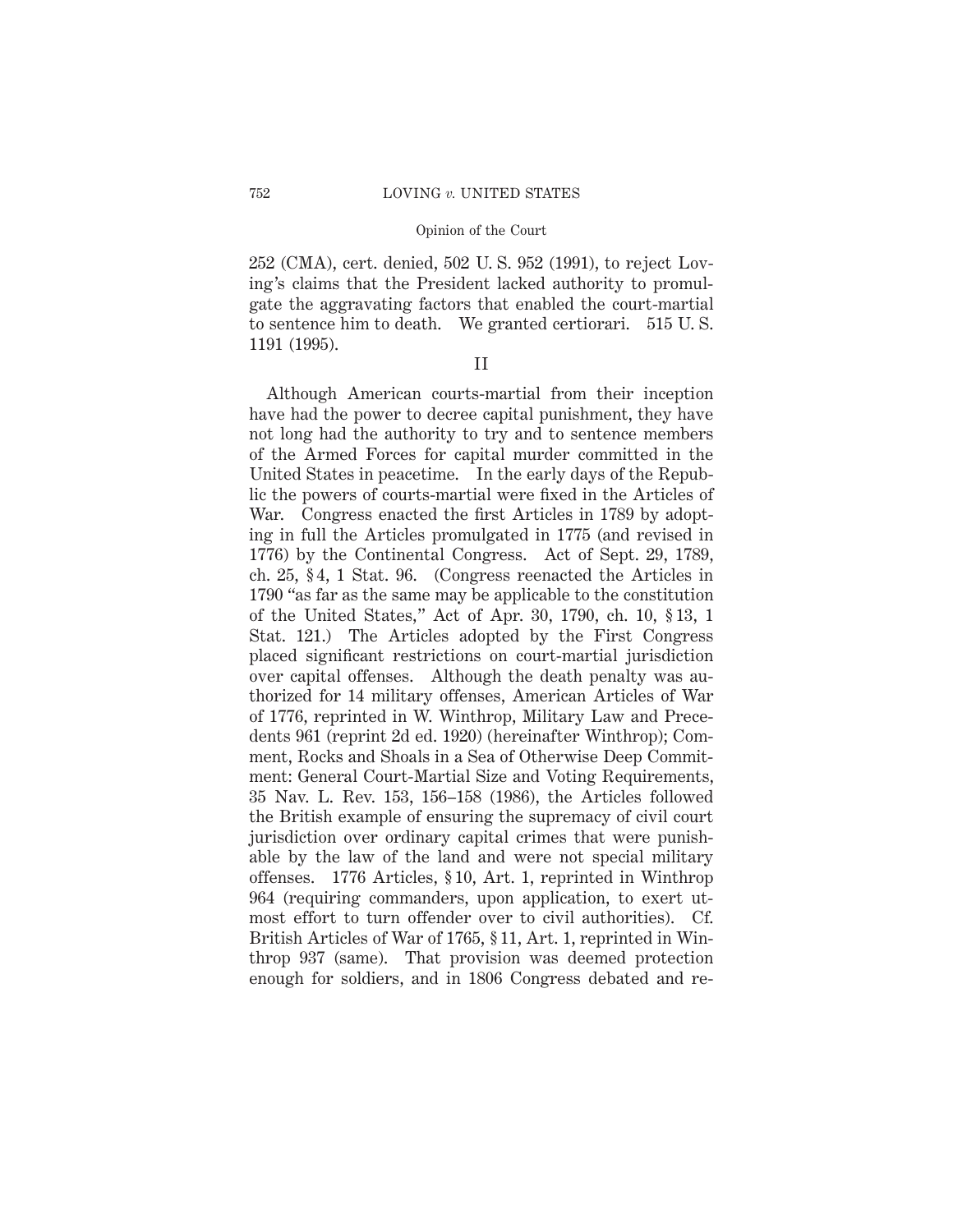jected a proposal to remove the death penalty from courtmartial jurisdiction. Wiener, Courts-Martial and the Bill of Rights: The Original Practice I, 72 Harv. L. Rev. 1, 20–21 (1958).

Over the next two centuries, Congress expanded courtmartial jurisdiction. In 1863, concerned that civil courts could not function in all places during hostilities, Congress granted courts-martial jurisdiction of common-law capital crimes and the authority to impose the death penalty in wartime. Act of Mar. 3, 1863, § 30, 12 Stat. 736, Rev. Stat. § 1342, Art. 58 (1875); *Coleman* v. *Tennessee,* 97 U. S. 509, 514 (1879). In 1916, Congress granted to the military courts a general jurisdiction over common-law felonies committed by service members, except for murder and rape committed within the continental United States during peacetime. Articles of War of 1916, ch. 418, § 3, Arts. 92–93, 39 Stat. 664. Persons accused of the latter two crimes were to be turned over to the civilian authorities. Art. 74, 39 Stat. 662. In 1950, with the passage of the UCMJ, Congress lifted even this restriction. Article 118 of the UCMJ describes four types of murder subject to court-martial jurisdiction, two of which are punishable by death:

"Any person subject to this chapter who, without justification or excuse, unlawfully kills a human being, when he—

"(1) has a premeditated design to kill;

"(2) intends to kill or inflict great bodily harm;

"(3) is engaged in an act which is inherently dangerous to another and evinces a wanton disregard of human life; or

"(4) is engaged in the perpetration or attempted perpetration of burglary, sodomy, rape, robbery, or aggravated arson;

"is guilty of murder, and shall suffer such punishment as a court-martial may direct, except that if found guilty under clause (1) or (4), he shall suffer death or im-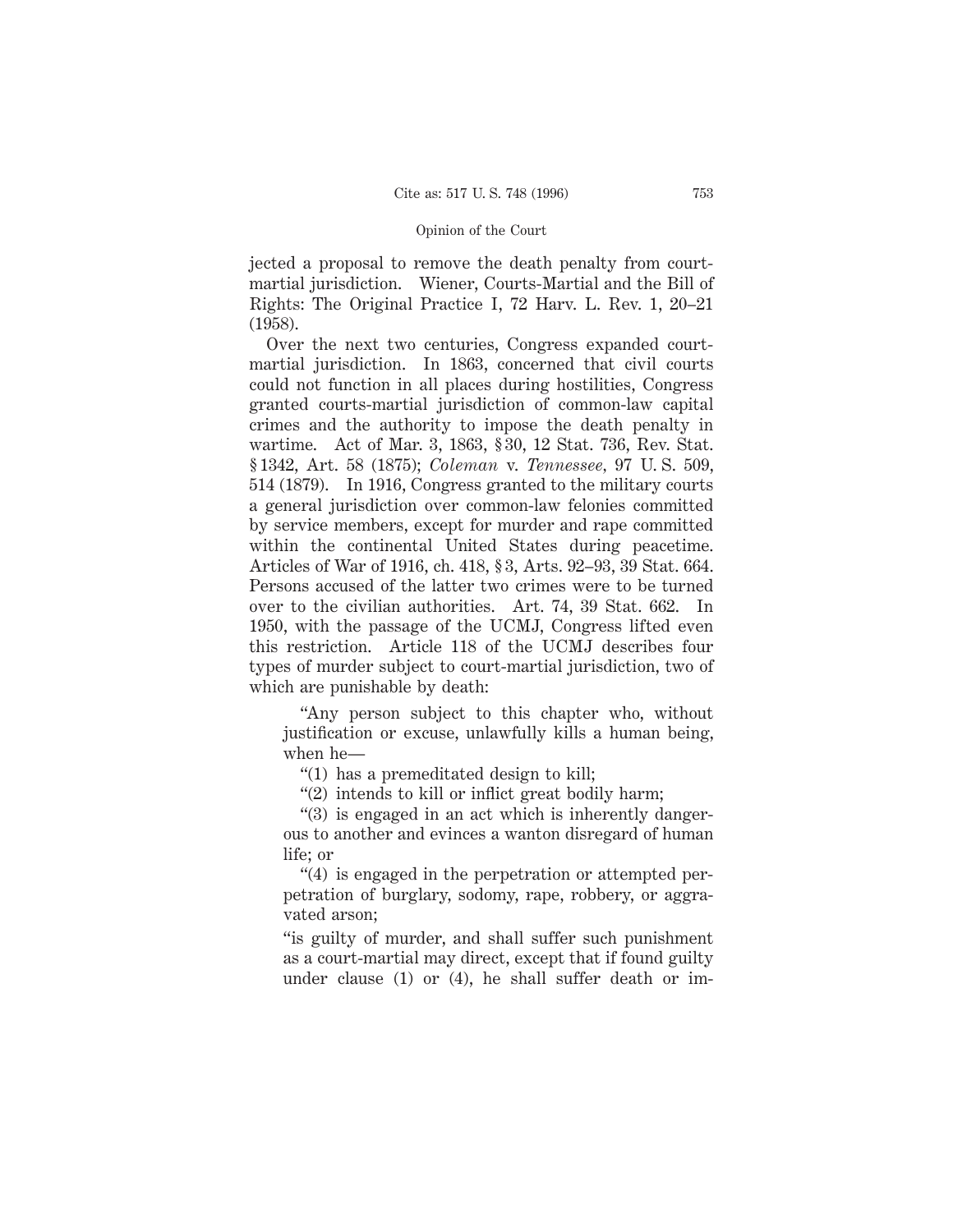prisonment for life as a court-martial may direct." 10 U. S. C. § 918.

So matters stood until 1983, when the CMA confronted a challenge to the constitutionality of the military capital punishment scheme in light of *Furman* v. *Georgia,* 408 U. S. 238 (1972), and our ensuing death penalty jurisprudence. Although it held valid most of the death penalty procedures followed in courts-martial, the court found one fundamental defect: the failure of either the UCMJ or the RCM to require that court-martial members "specifically identify the aggravating factors upon which they have relied in choosing to impose the death penalty." *United States* v. *Matthews,* 16 M. J. 354, 379. The court reversed Matthews' death sentence, but ruled that either Congress or the President could remedy the defect and that the new procedures could be applied retroactively. *Id.,* at 380–382.

The President responded to *Matthews* in 1984 with an Executive Order promulgating RCM 1004. In conformity with 10 U.S. C.  $\S 852(a)(1)$ , the Rule, as amended, requires a unanimous finding that the accused was guilty of a capital offense before a death sentence may be imposed, RCM  $1004(a)(2)$ . The Rule also requires unanimous findings (1) that at least one aggravating factor is present and (2) that any extenuating or mitigating circumstances are substantially outweighed by any admissible aggravating circumstances, 1004(b). RCM 1004(c) enumerates 11 categories of aggravating factors sufficient for imposition of the death penalty. The Rule also provides that the accused is to have "broad latitude to present evidence in extenuation and mitigation," 1004(b)(3), and is entitled to have the members of the court-martial instructed to consider all such evidence before deciding upon a death sentence, 1004(b)(6).

This is the scheme Loving attacks as unconstitutional. He contends that the Eighth Amendment and the doctrine of separation of powers require that Congress, and not the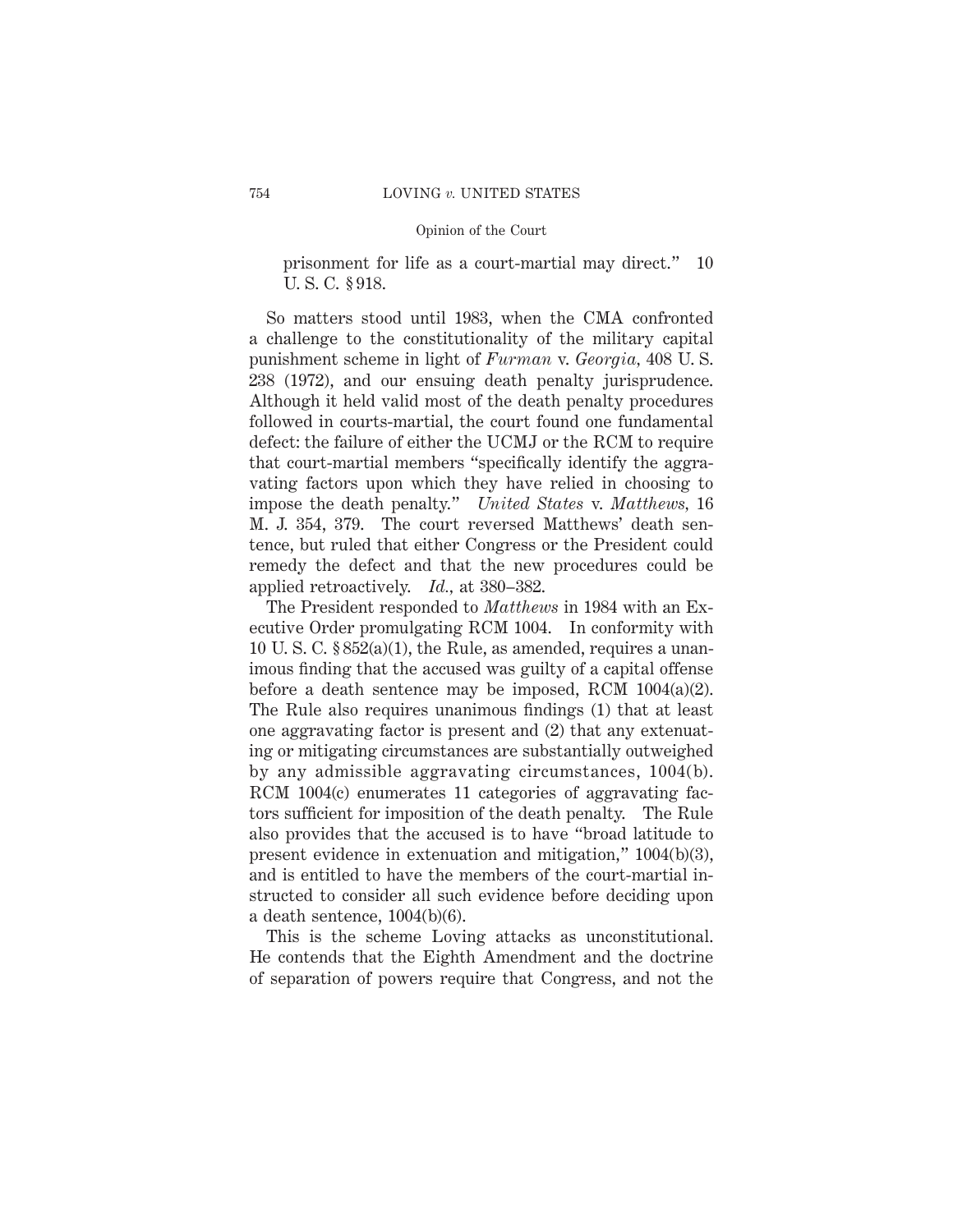President, make the fundamental policy determination respecting the factors that warrant the death penalty.

# III

A preliminary question in this case is whether the Constitution requires the aggravating factors that Loving challenges. The Government does not contest the application of our death penalty jurisprudence to courts-martial, at least in the context of a conviction under Article 118 for murder committed in peacetime within the United States, and we shall assume that *Furman* and the case law resulting from it are applicable to the crime and sentence in question. Cf. *Trop* v. *Dulles,* 356 U. S. 86 (1958) (analyzing court-martial punishments under the Eighth Amendment). The Eighth Amendment requires, among other things, that "a capital sentencing scheme must 'genuinely narrow the class of persons eligible for the death penalty and must reasonably justify the imposition of a more severe sentence on the defendant compared to others found guilty of murder.'" *Lowenfield* v. *Phelps,* 484 U. S. 231, 244 (1988) (quoting *Zant* v. *Stephens,* 462 U. S. 862, 877 (1983)). Some schemes accomplish that narrowing by requiring that the sentencer find at least one aggravating circumstance. 484 U. S., at 244. The narrowing may also be achieved, however, in the definition of the capital offense, in which circumstance the requirement that the sentencer "find the existence of an aggravating circumstance in addition is no part of the constitutionally required narrowing process." *Id.,* at 246.

Although the Government suggests the contrary, Brief for United States 11, n. 6, we agree with Loving, on the assumption that *Furman* applies to this case, that aggravating factors are necessary to the constitutional validity of the military capital punishment scheme as now enacted. Article 118 authorizes the death penalty for but two of the four types of murder specified: premeditated and felony murder are punishable by death, 10 U. S. C. §§ 918(1), (4), whereas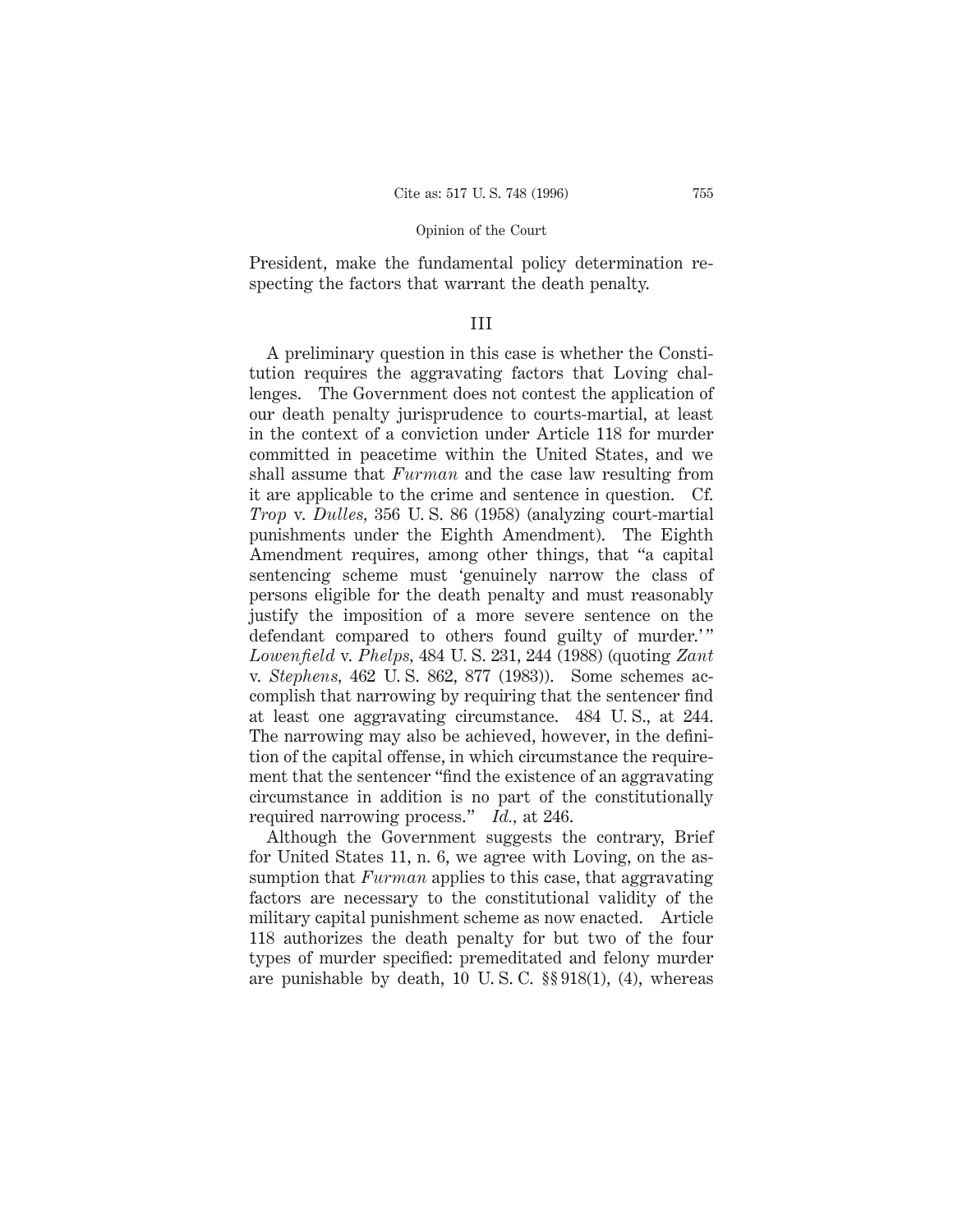intentional murder without premeditation and murder resulting from wanton and dangerous conduct are not, §§ 918(2), (3). The statute's selection of the two types of murder for the death penalty, however, does not narrow the death-eligible class in a way consistent with our cases. Article 118(4) by its terms permits death to be imposed for felony murder even if the accused had no intent to kill and even if he did not do the killing himself. The Eighth Amendment does not permit the death penalty to be imposed in those circumstances. *Enmund* v. *Florida,* 458 U. S. 782, 801 (1982). As a result, additional aggravating factors establishing a higher culpability are necessary to save Article 118. We turn to the question whether it violated the principle of separation of powers for the President to prescribe the aggravating factors required by the Eighth Amendment.

### IV

Even before the birth of this country, separation of powers was known to be a defense against tyranny. Montesquieu, The Spirit of the Laws 151–152 (T. Nugent transl. 1949); 1 W. Blackstone, Commentaries \*146–\*147, \*269–\*270. Though faithful to the precept that freedom is imperiled if the whole of legislative, executive, and judicial power is in the same hands, The Federalist No. 47, pp. 325–326 (J. Madison) (J. Cooke ed. 1961), the Framers understood that a "hermetic sealing off of the three branches of Government from one another would preclude the establishment of a Nation capable of governing itself effectively," *Buckley* v. *Valeo,* 424 U. S. 1, 120–121 (1976) *(per curiam).*

"While the Constitution diffuses power the better to secure liberty, it also contemplates that practice will integrate the dispersed powers into a workable government. It enjoins upon its branches separateness but interdependence, autonomy but reciprocity." *Youngstown Sheet & Tube Co.* v. *Sawyer,* 343 U. S. 579, 635 (1952) (Jackson, J., concurring).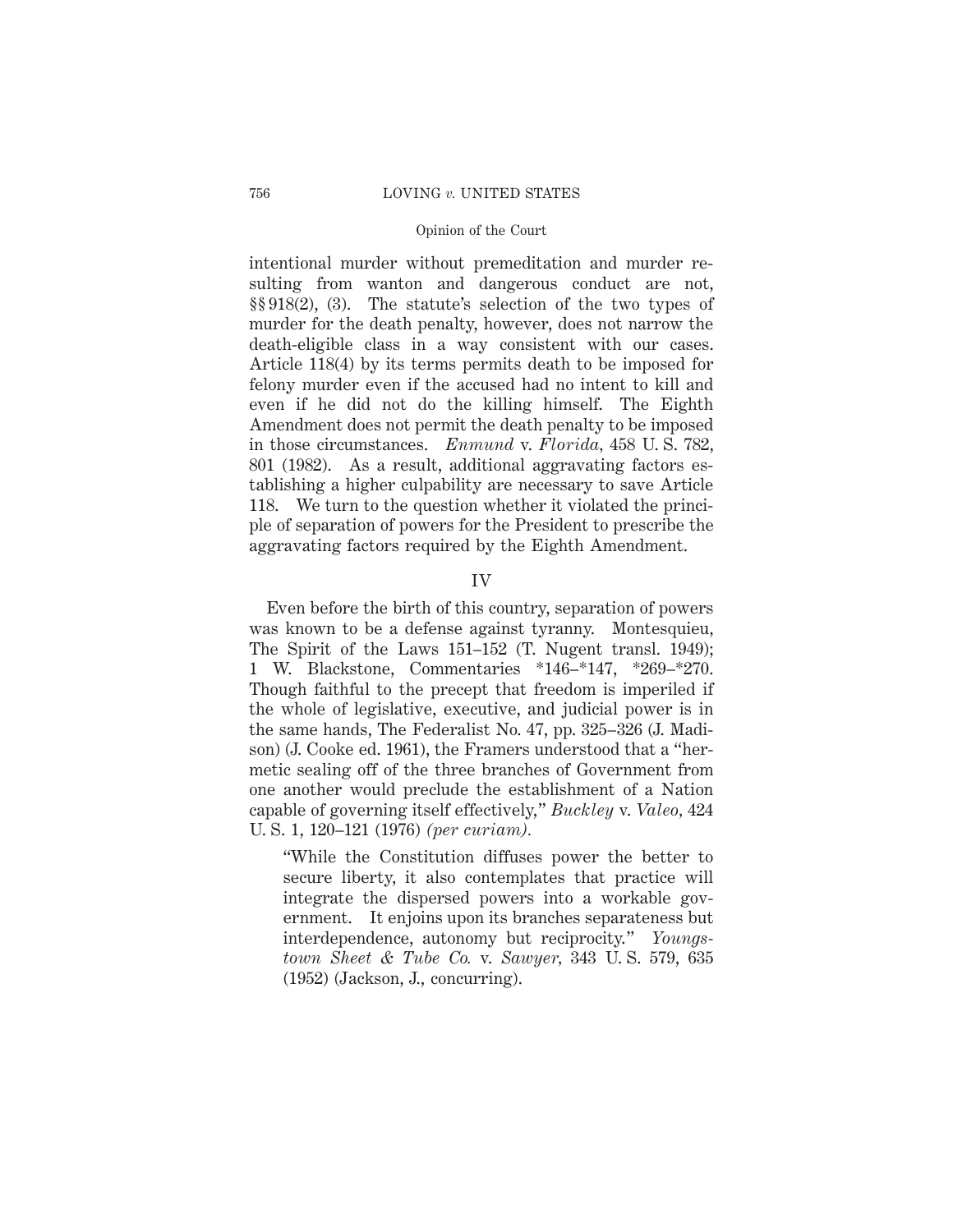Although separation of powers " 'd[oes] not mean that these [three] departments ought to have no partial agency in, or no controul over the acts of each other," *Mistretta* v. *United States,* 488 U. S. 361, 380–381 (1989) (quoting The Federalist No. 47, *supra,* at 325–326 (emphasis deleted)), it remains a basic principle of our constitutional scheme that one branch of the Government may not intrude upon the central prerogatives of another. See *Plaut* v. *Spendthrift Farm, Inc.,* 514 U. S. 211, 225–226 (1995) (Congress may not revise judicial determinations by retroactive legislation reopening judgments); *Bowsher* v. *Synar,* 478 U. S. 714, 726 (1986) (Congress may not remove executive officers except by impeachment); *INS* v. *Chadha,* 462 U. S. 919, 954–955 (1983) (Congress may not enact laws without bicameral passage and presentment of the bill to the President); *United States* v. *Klein,* 13 Wall. 128, 147 (1872) (Congress may not deprive court of jurisdiction based on the outcome of a case or undo a Presidential pardon). Even when a branch does not arrogate power to itself, moreover, the separation-ofpowers doctrine requires that a branch not impair another in the performance of its constitutional duties. *Mistretta* v. *United States, supra,* at 397–408 (examining whether statute requiring participation of Article III judges in the United States Sentencing Commission threatened the integrity of the Judicial Branch); *Nixon* v. *Administrator of General Services,* 433 U. S. 425, 445 (1977) (examining whether law requiring agency control of Presidential papers disrupted the functioning of the Executive).

Deterrence of arbitrary or tyrannical rule is not the sole reason for dispersing the federal power among three branches, however. By allocating specific powers and responsibilities to a branch fitted to the task, the Framers created a National Government that is both effective and accountable. Article I's precise rules of representation, member qualifications, bicameralism, and voting procedure make Congress the branch most capable of responsive and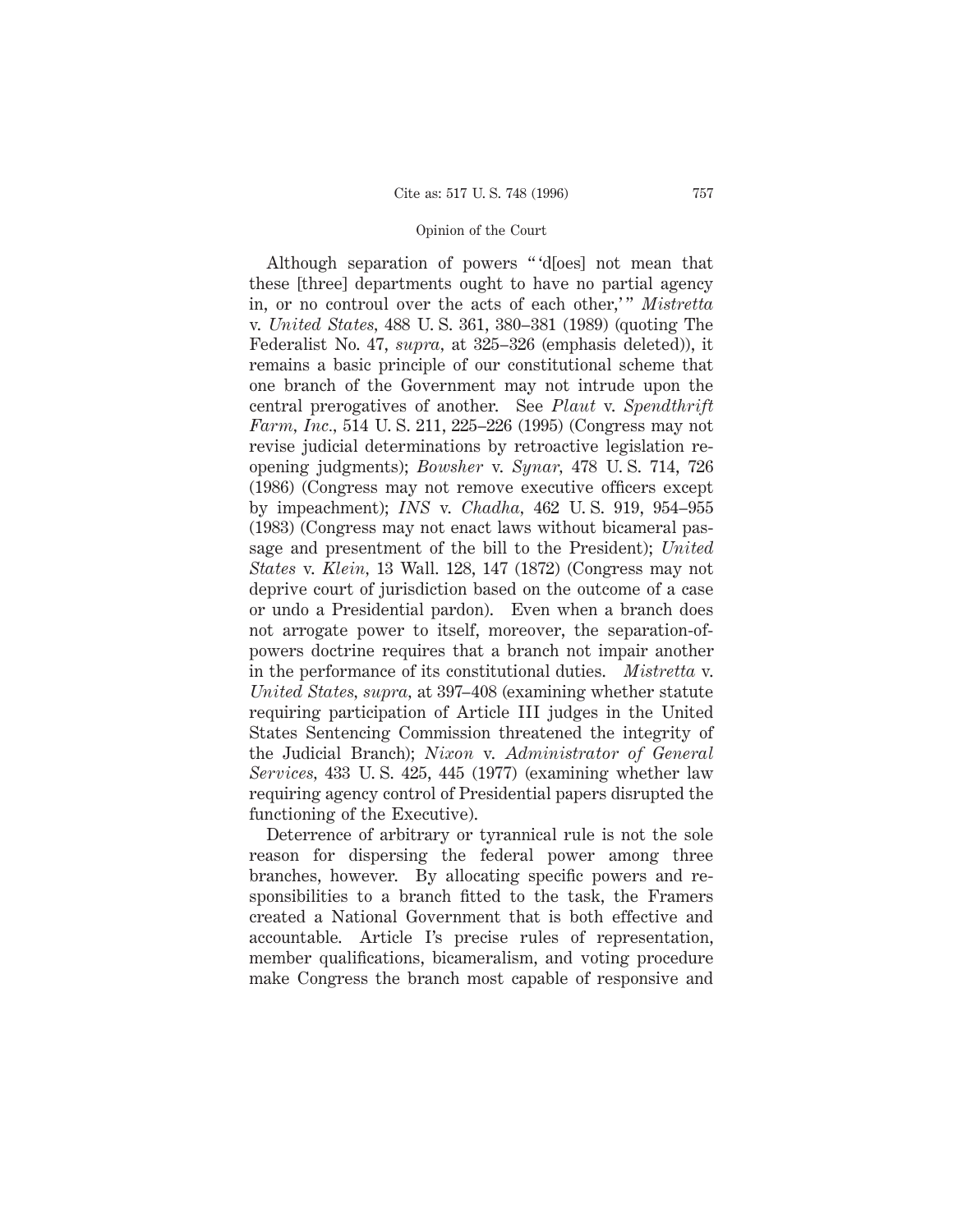deliberative lawmaking. See *Chadha, supra,* at 951. Ill suited to that task are the Presidency, designed for the prompt and faithful execution of the laws and its own legitimate powers, and the Judiciary, a branch with tenure and authority independent of direct electoral control. The clear assignment of power to a branch, furthermore, allows the citizen to know who may be called to answer for making, or not making, those delicate and necessary decisions essential to governance.

Another strand of our separation-of-powers jurisprudence, the delegation doctrine, has developed to prevent Congress from forsaking its duties. Loving invokes this doctrine to question the authority of the President to promulgate RCM 1004. The fundamental precept of the delegation doctrine is that the lawmaking function belongs to Congress, U. S. Const., Art. I, § 1, and may not be conveyed to another branch or entity. *Field* v. *Clark,* 143 U. S. 649, 692 (1892). This principle does not mean, however, that only Congress can make a rule of prospective force. To burden Congress with all federal rulemaking would divert that branch from more pressing issues, and defeat the Framers' design of a workable National Government. Thomas Jefferson observed: "Nothing is so embarrassing nor so mischievous in a great assembly as the details of execution." 5 Works of Thomas Jefferson 319 (P. Ford ed. 1904) (letter to E. Carrington, Aug. 4, 1787). See also *A. L. A. Schechter Poultry Corp.* v. *United States,* 295 U. S. 495, 529–530 (1935) (recognizing "the necessity of adapting legislation to complex conditions involving a host of details with which the national legislature cannot deal directly"). This Court established long ago that Congress must be permitted to delegate to others at least some authority that it could exercise itself. *Wayman* v. *Southard,* 10 Wheat. 1, 42 (1825).

" 'The true distinction . . . is between the delegation of power to make the law, which necessarily involves a discretion as to what it shall be, and conferring author-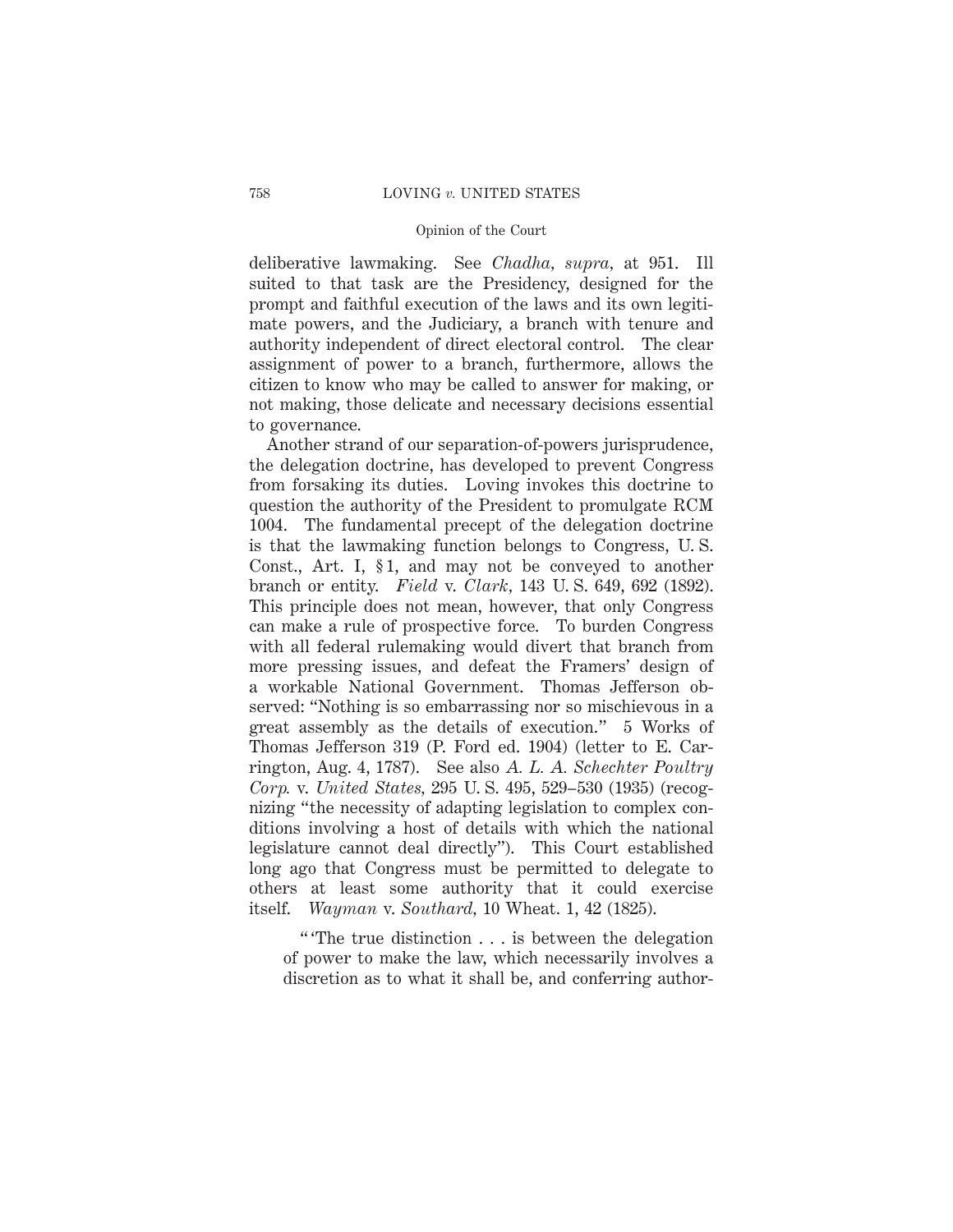ity or discretion as to its execution, to be exercised under and in pursuance of the law. The first cannot be done; to the latter no valid objection can be made.'" *Field, supra,* at 693–694, quoting *Cincinnati, W. & Z. R. Co.* v. *Commissioners of Clinton County,* 1 Ohio St. 77, 88–89 (1852).

Loving contends that the military death penalty scheme of Article 118 and RCM 1004 does not observe the limits of the delegation doctrine. He presses his constitutional challenge on three fronts. First, he argues that Congress cannot delegate to the President the authority to prescribe aggravating factors in capital murder cases. Second, he contends that, even if it can, Congress did not delegate the authority by implicit or explicit action. Third, Loving believes that even if certain statutory provisions can be construed as delegations, they lack an intelligible principle to guide the President's discretion. Were Loving's premises to be accepted, the President would lack authority to prescribe aggravating factors in RCM 1004, and the death sentence imposed upon him would be unconstitutional.

### A

Loving's first argument is that Congress lacks power to allow the President to prescribe aggravating factors in military capital cases because any delegation would be inconsistent with the Framers' decision to vest in Congress the power "To make Rules for the Government and Regulation of the land and naval Forces." U. S. Const., Art. I, § 8, cl. 14. At least in the context of capital punishment for peacetime crimes, which implicates the Eighth Amendment, this power must be deemed exclusive, Loving contends. In his view, not only is the determination of aggravating factors a quintessential policy judgment for the Legislature, but the history of military capital punishment in England and America refutes a contrary interpretation. He asserts that his offense was not tried in a military court throughout most of English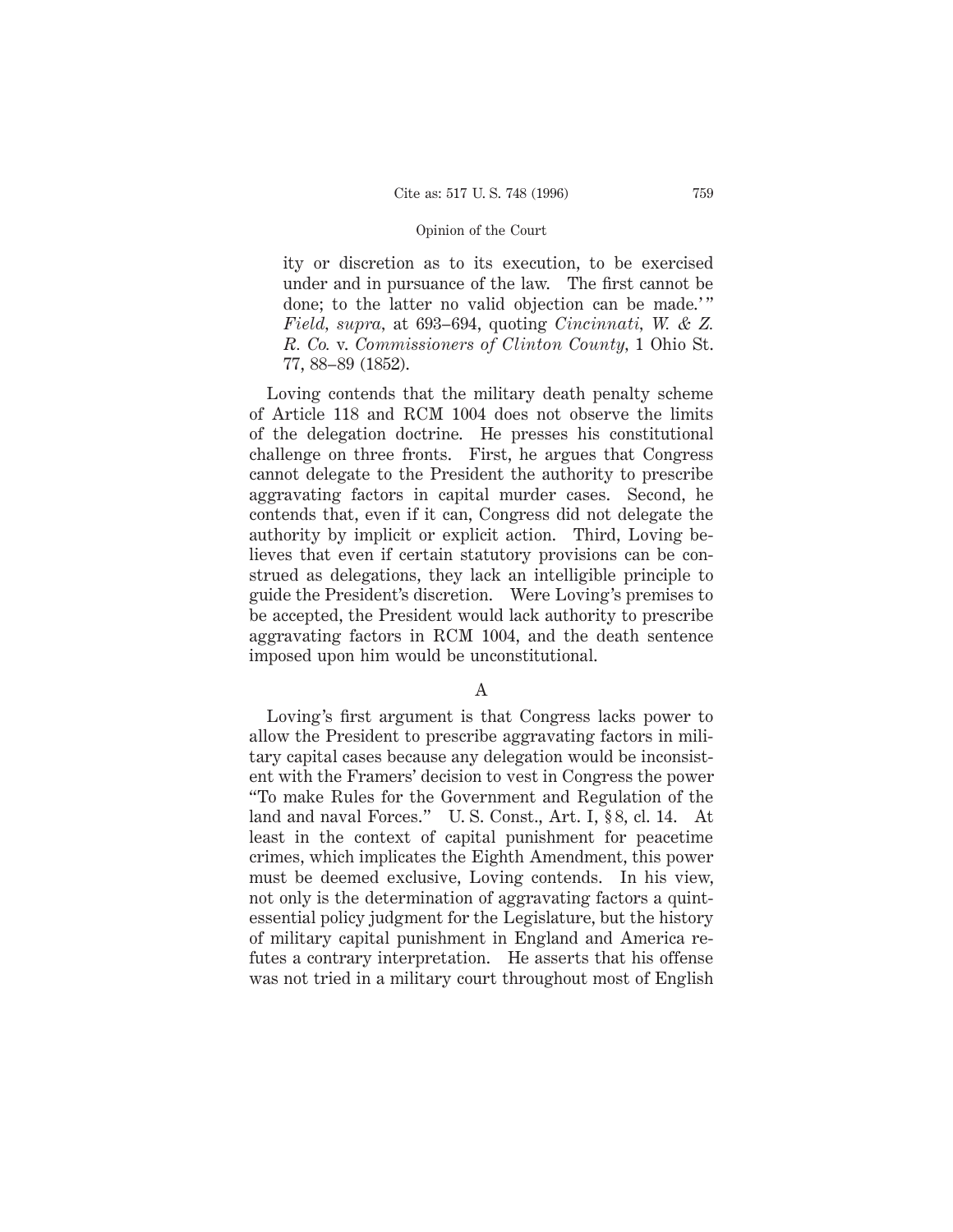and American history. It is this historical exclusion of common-law capital crimes from military jurisdiction, he urges, that must inform our understanding of whether Clause 14 reserves to Congress the power to prescribe what conduct warrants a death sentence, even if it permits Congress to authorize courts-martial to try such crimes. See Brief for Petitioner 42–43; Brief for United States Navy-Marine Corps Appellate Defense Division as *Amicus Curiae* 7–12, 19–26. Mindful of the historical dangers of autocratic military justice and of the limits Parliament set on the peacetime jurisdiction of courts-martial over capital crimes in the first Mutiny Act, 1 Wm. & Mary, ch. 5 (1689), and having experienced the military excesses of the Crown in colonial America, the Framers harbored a deep distrust of executive military power and military tribunals. See *Reid* v. *Covert,* 354 U. S. 1, 23–24 (1957) (plurality); *Lee* v. *Madigan,* 358 U. S. 228, 232 (1959). It follows, Loving says, that the Framers intended that Congress alone should possess the power to decide what aggravating factors justify sentencing a member of the Armed Forces to death.

We have undertaken before, in resolving other issues, the difficult task of interpreting Clause 14 by drawing upon English constitutional history. See, *e. g., Reid, supra,* at 23–30; *O'Callahan* v. *Parker,* 395 U. S. 258, 268–272 (1969) (determining that courts-martial only had jurisdiction of serviceconnected crimes); *Solorio* v. *United States,* 483 U. S. 435, 442–446 (1987) (overruling *O'Callahan* and taking issue with its historical analysis). Doing so here, we find that, although there is a grain of truth in Loving's historical arguments, the struggle of Parliament to control military tribunals and the lessons the Framers drew from it are more complex than he suggests. The history does not require us to read Clause 14 as granting to Congress an exclusive, nondelegable power to determine military punishments. If anything, it appears that England found security in divided authority, with Parliament at times ceding to the Crown the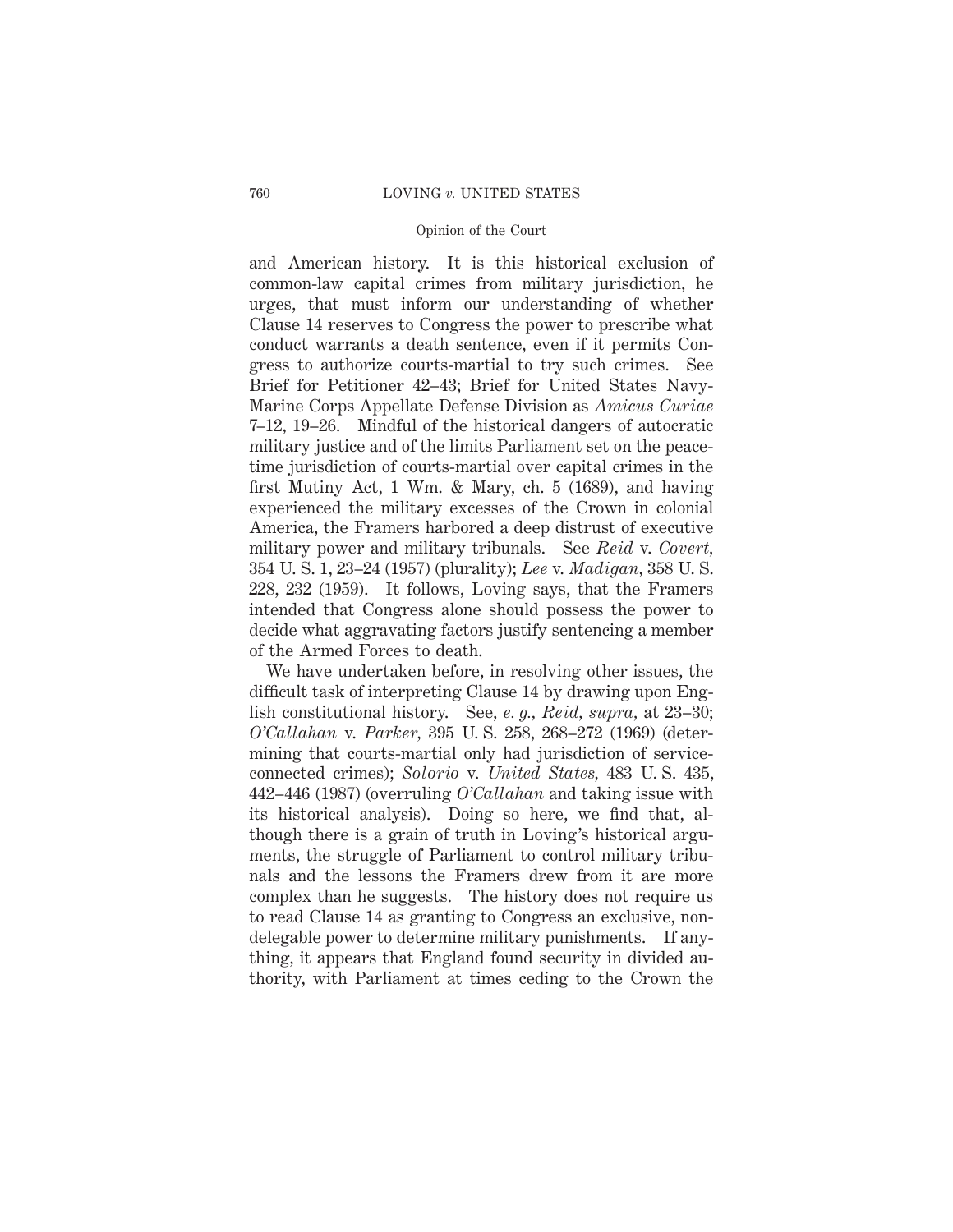task of fixing military punishments. From the English experience the Framers understood the necessity of balancing efficient military discipline, popular control of a standing army, and the rights of soldiers; they perceived the risks inherent in assigning the task to one part of the Government to the exclusion of another; and they knew the resulting parliamentary practice of delegation. The Framers' choice in Clause 14 was to give Congress the same flexibility to exercise or share power as times might demand.

In England after the Norman Conquest, military justice was a matter of royal prerogative. The rudiments of law in English military justice can first be seen in the written orders issued by the King for various expeditions. Winthrop 17–18. For example, in 1190 Richard I issued an ordinance outlining six offenses to which the crusaders would be subject, including two punishable by death: "Whoever shall slay a man on ship-board, he shall be bound to the dead man and thrown into the sea. If he shall slay him on land he shall be bound to the dead man and buried in the earth." Ordinance of Richard I—A. D. 1190, reprinted in *id.,* at 903. The first comprehensive articles of war were those declared by Richard II at Durham in 1385 and Henry V at Mantes in 1419, which decreed capital offenses that not only served military discipline but also protected foreign noncombatants from the ravages of war. T. Meron, Henry's Wars and Shakespeare's Laws: Perspectives on the Law of War in the Later Middle Ages 91–93 (1993). Articles of War, sometimes issued by military commanders acting under royal commission in the ensuing centuries, Winthrop 19, were not fixed codes, at least through the 17th century; rather, "each war, each expedition, had its own edict," which lost force after the cessation of hostilities and the disbanding of the army that had been formed. J. Pipon & J. Collier, Manual of Military Law 14 (3d rev. ed. 1863).

Thus, royal ordinances governed the conduct of war, but the common law did not countenance the enforcement of mili-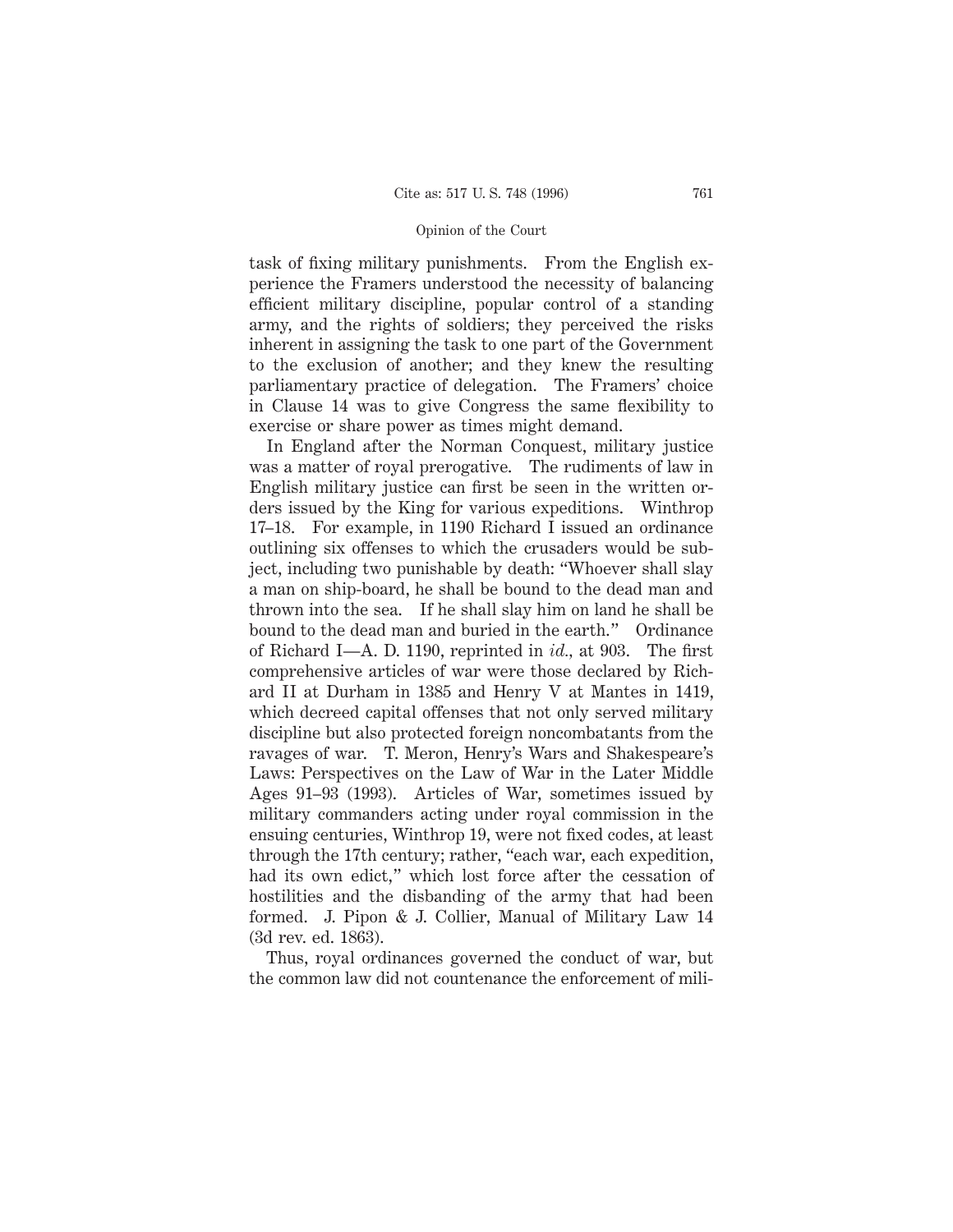tary law in times of peace "when the king's courts [were] open for all persons to receive justice according to the laws of the land." 1 W. Blackstone, Commentaries \*413. See also M. Hale, History of the Common Law of England 25–27 (C. Gray ed. 1971) (describing efforts of Parliament and the common-law courts to limit the jurisdiction of the military Courts of the Constable and the Marshal).

"The Common Law made no distinction between the crimes of soldiers and those of civilians in time of peace. All subjects were tried alike by the same civil courts, so 'if a life-guardsman deserted, he could only be sued for breach of contract, and if he struck his officer he was only liable to an indictment or action of battery.'" *Reid, supra,* at 24, n. 44 (quoting 2 J. Campbell, Lives of the Chief Justices of England 91 (1849)).

See also 1 T. Macaulay, History of England 272 (n. d.) (hereinafter Macaulay).

The triumph of civil jurisdiction was not absolute, however. The political disorders of the 17th century ushered in periods of harsh military justice, with soldiers and at times civilian rebels punished, even put to death, under the summary decrees of courts-martial. See C. Clode, Administration of Justice Under Military and Martial Law 20–42 (1872) (hereinafter Clode). Cf. Petition of Right of 1627, 3 Car. I, ch. 1 (protesting court-martial abuses). Military justice was brought under the rule of parliamentary law in 1689, when William and Mary accepted the Bill of Rights requiring Parliament's consent to the raising and keeping of armies. In the Mutiny Act of 1689, Parliament declared the general principle that "noe Man may be forejudged of Life or Limbe or subjected to any kinde of punishment by Martiall Law or in any other manner then by the Judgement of his Peeres and according to the knowne and Established Laws of this Realme," but decreed that "Soldiers who shall Mutiny or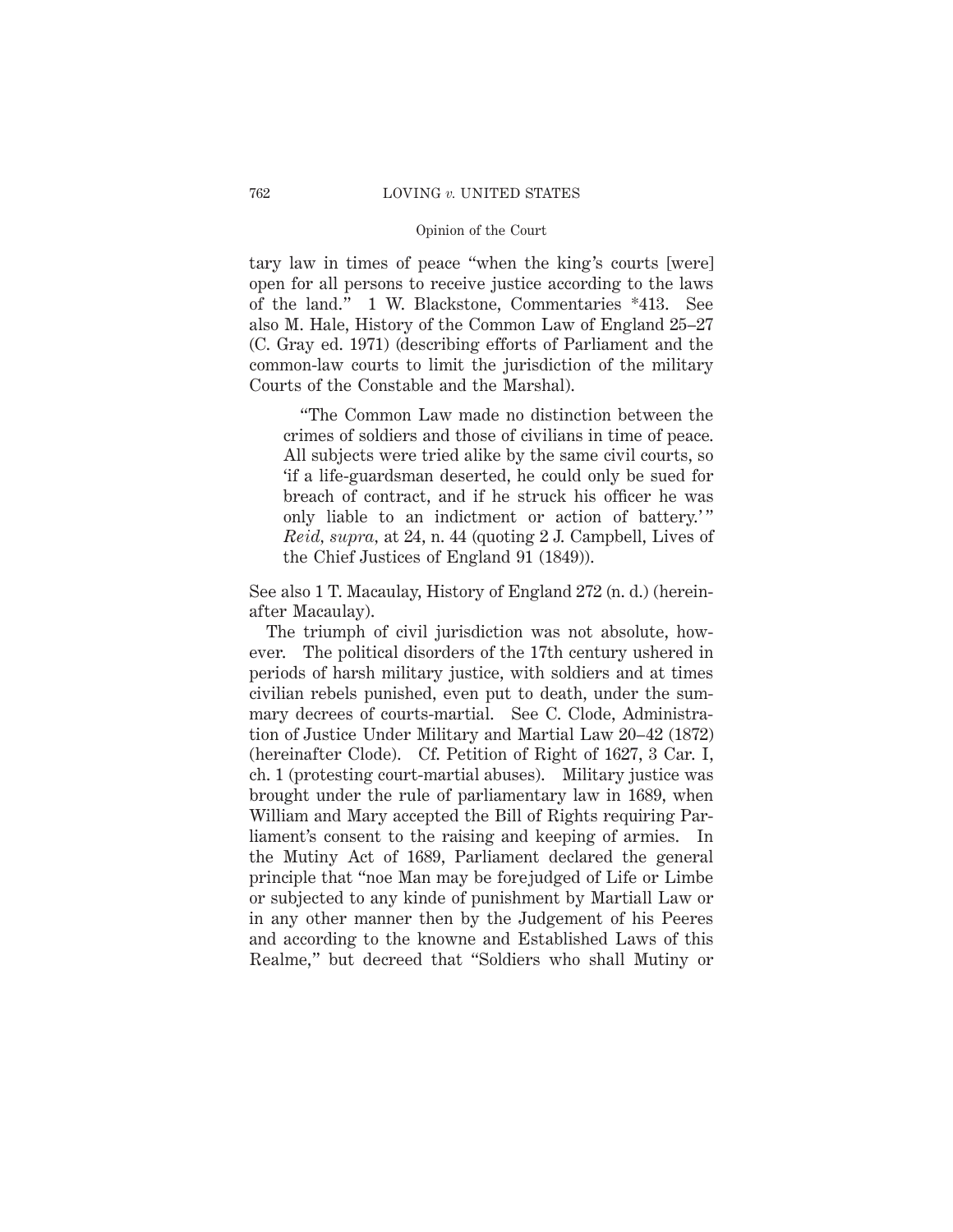stirr up Sedition or shall desert Their Majestyes Service be brought to a more Exemplary and speedy Punishment than the usuall Forms of Law will allow," and "shall suffer Death or such other Punishment as by a Court-Martiall shall be Inflicted." 1 Wm. & Mary, ch. 5.

In one sense, as Loving wants to suggest, the Mutiny Act was a sparing exercise of parliamentary authority, since only the most serious domestic offenses of soldiers were made capital, and the militia was exempted. See *Solorio, supra,* at 442. He misunderstands the Mutiny Act of 1689, however, in arguing that it bespeaks a special solicitude for the rights of soldiers and a desire of Parliament to exclude Executive power over military capital punishment.

The Mutiny Act, as its name suggests, came on the heels of the mutiny of Scottish troops loyal to James II. 3 Macaulay 45–49. The mutiny occurred at a watershed time. Menaced by great continental powers, England had come to a grudging recognition that a standing army, long decried as an instrument of despotism, had to be maintained on its soil. The mutiny cast in high relief the dangers to the polity of a standing army turned bad. Macaulay describes the sentiment of the time:

"There must then be regular soldiers; and, if there were to be regular soldiers, it must be indispensable, both to their efficiency, and to the security of every other class, that they should be kept under a strict discipline. An ill disciplined army . . . [is] formidable only to the country which it is paid to defend. A strong line of demarcation must therefore be drawn between the soldiers and the rest of the community. For the sake of public freedom, they must, in the midst of freedom, be placed under a despotic rule. They must be subject to a sharper penal code, and to a more stringent code of procedure, than are administered by the ordinary tribunals." *Id.,* at 50.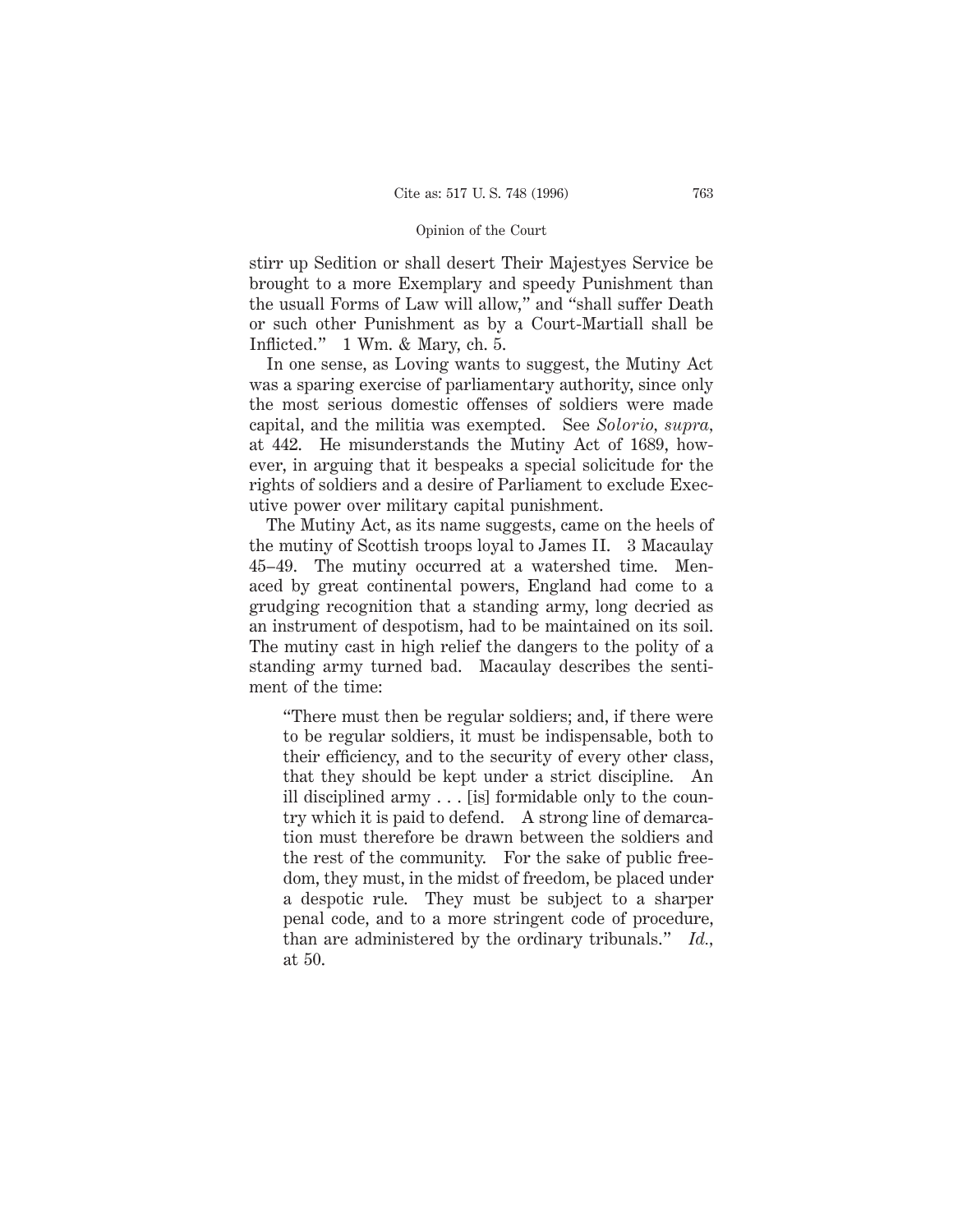The Mutiny Act, then, was no measure of leniency for soldiers. With its passage, "the Army of William III. was governed under a severer Code than that made by his predecessors under the Prerogative authority of the Crown. The Mutiny Act, without displacing the Articles of War and those Military Tribunals under which the Army had hitherto been governed, gave statutory sanction to the infliction of Capital Punishments for offences rather Political than Military, and which had rarely been so punished under Prerogative authority." Clode 9–10. See also Duke & Vogel, The Constitution and the Standing Army: Another Problem of Court-Martial Jurisdiction, 13 Vand. L. Rev. 435, 443, and n. 40 (1960) (noting that the Articles of War of 1662 and 1686 prohibited the infliction in peacetime of punishment costing life or limb). Indeed, it was the Crown that later tempered the excesses of courts-martial wielding the power of capital punishment. It did so by stipulating in the Articles of War (which remained a matter of royal prerogative) that all capital sentences be sent to it for revision or approval. Clode 9–10.

Popular suspicion of the standing army persisted, 5 Macaulay 253–273, 393, and Parliament authorized the Mutiny Acts only for periods of six months and then a year, 3 *id.,* at 51–53. But renewed they were time and again, and Parliament would alter the power of courts-martial to impose the death penalty for peacetime offenses throughout the next century. It withdrew the power altogether in 1713, 12 Anne, ch. 13, § 1, only to regret the absence of the penalty during the rebellion of 1715, Clode 49. The third of the Mutiny Acts of 1715 subjected the soldier to capital punishment for a wide array of peacetime offenses related to political disorder and troop discipline. *Id.,* at 50. And, for a short time in the 18th century, Parliament allowed the Crown to invest courts-martial with a general criminal jurisdiction over soldiers even at home, placing no substantive limit on the penalties that could be imposed; until 1718, that jurisdiction was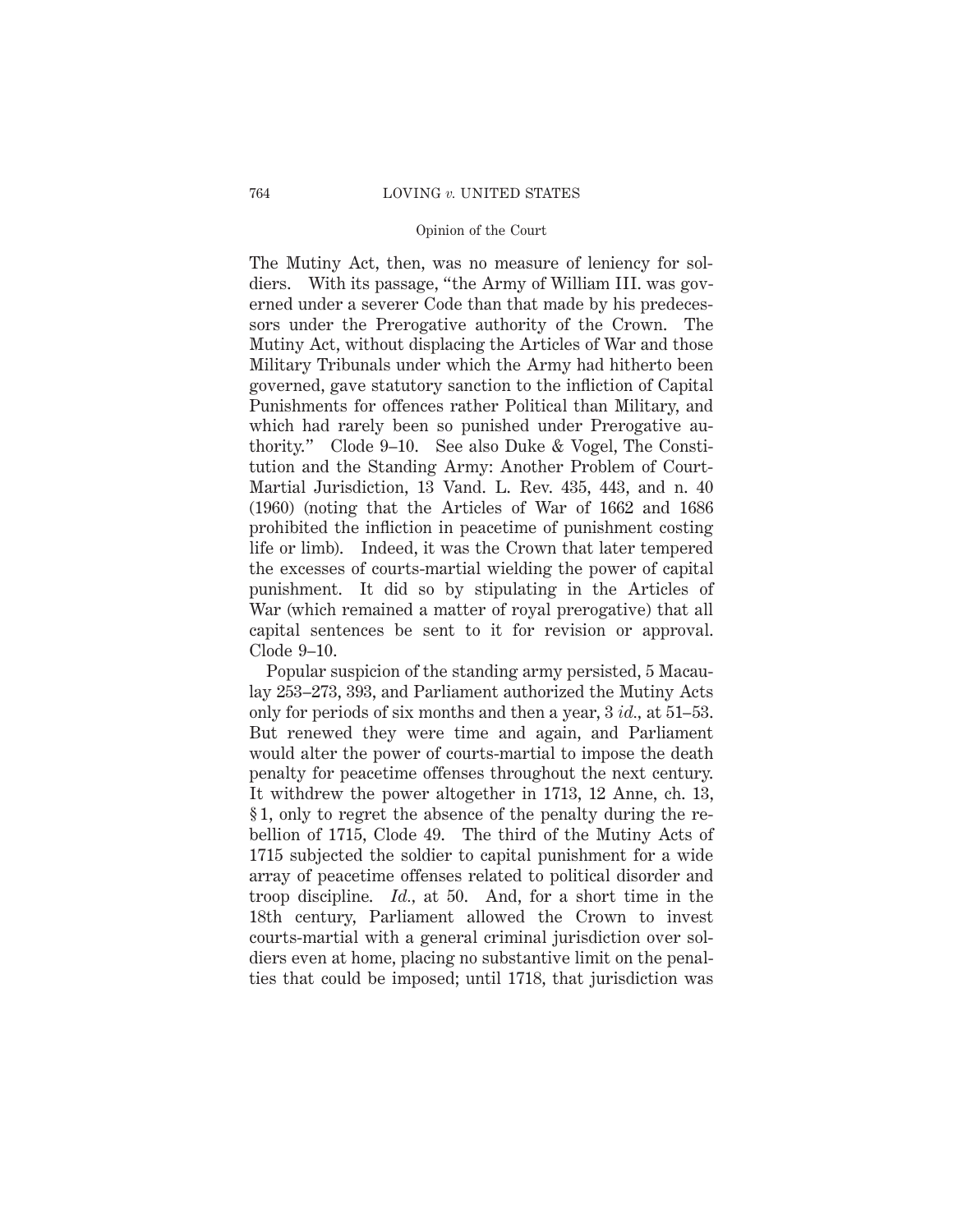superior to civil courts. *Id.,* at 52–53. The propriety of that general jurisdiction within the kingdom was questioned, and the jurisdiction was withdrawn in 1749. *Id.,* at 53. Nevertheless, even as it continued to adjust the scope of military jurisdiction at home, Parliament entrusted broad powers to the Crown to define and punish military crimes abroad. In 1713, it gave statutory sanction to the Crown's longstanding practice of issuing Articles of War without limiting the kind of punishments that might be imposed; and, in the same Act, it delegated the power to "erect and constitute Courts Martial with Power to try hear and determine any Crime or Offence by such Articles of War and inflict Penalties by Sentence or Judgement of the same in any of Her Majesties Dominions beyond the Seas or elsewhere beyond the Seas (except in the Kingdom of Ireland) . . . as might have been done by Her Majesties Authority beyond the Seas in Time of War." 12 Anne, ch. 13, § 43; Winthrop 20. Cf. Duke & Vogel, *supra,* at 444 (noting that Parliament in 1803 gave statutory authority to the Crown to promulgate Articles of War applicable to troops stationed in England as well). See *Solorio,* 483 U. S., at 442 (discussing a provision in the British Articles of War of 1774 providing court-martial jurisdiction of civilian offenses by soldiers).

As Loving contends, and as we have explained elsewhere, the Framers well knew this history, and had encountered firsthand the abuses of military law in the colonies. See *Reid,* 354 U. S., at 27–28. As many were themselves veterans of the Revolutionary War, however, they also knew the imperatives of military discipline. What they distrusted were not courts-martial *per se,* but military justice dispensed by a commander unchecked by the civil power in proceedings so summary as to be lawless. The latter was the evil that caused Blackstone to declare that "martial law"—by which he, not observing the modern distinction between military and martial law, meant decrees of courts-martial disciplining soldiers in wartime—"is built upon no settled principles, but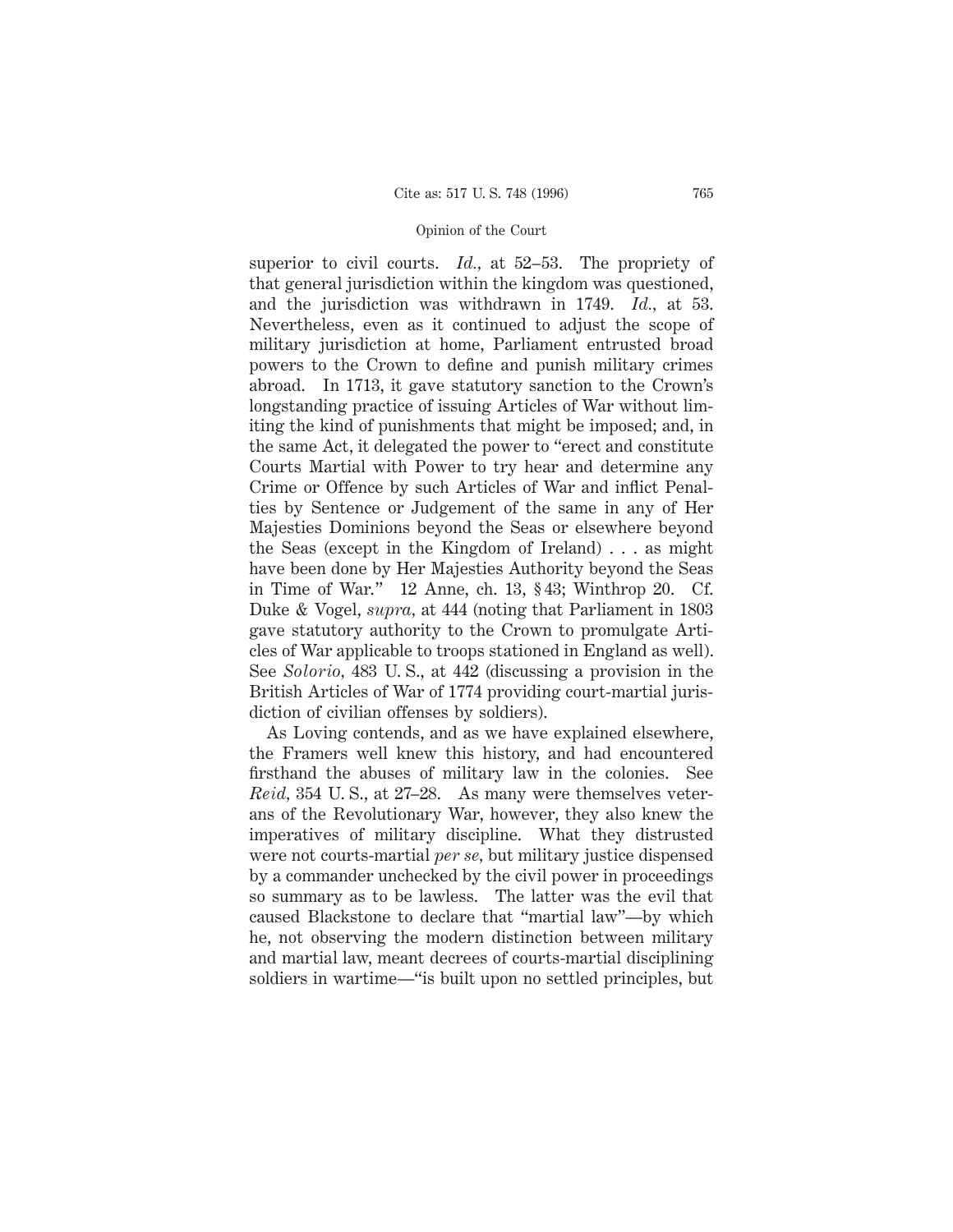is entirely arbitrary in its decisions, [and] is, as Sir Matthew Hale observes, in truth and reality no law, but something indulged rather than allowed as a law." 1 Blackstone's Commentaries \*413. See also Hale, History of the Common Law of England, at 26–27; Clode 21 (military law in early 17thcentury England amounted to "the arbitrary right to punish or destroy, without legal trial, any assumed delinquent"). The partial security Englishmen won against such abuse in 1689 was to give Parliament, preeminent guardian of the British constitution, primacy in matters of military law. This fact does not suggest, however, that a legislature's power must be exclusive. It was for Parliament, as it did in the various Mutiny Acts, to designate as the times required what peacetime offenses by soldiers deserved the punishment of death; and it was for Parliament, as it did in 1713, to delegate the authority to define wartime offenses and devise their punishments, including death. The Crown received the delegated power and the concomitant responsibility for its prudent exercise. The lesson from the English constitutional experience was that Parliament must have the primary power to regulate the Armed Forces and to determine the punishments that could be imposed upon soldiers by courts-martial. That was not inconsistent, however, with the further power to divide authority between it and the Crown as conditions might warrant.

Far from attempting to replicate the English system, of course, the Framers separated the powers of the Federal Government into three branches to avoid dangers they thought latent or inevitable in the parliamentary structure. The historical necessities and events of the English constitutional experience, though, were familiar to them and inform our understanding of the purpose and meaning of constitutional provisions. As we have observed before, with this experience to consult they elected not to "freeze courtmartial usage at a particular time" for all ages following, *Solorio, supra,* at 446, nor did they deprive Congress of the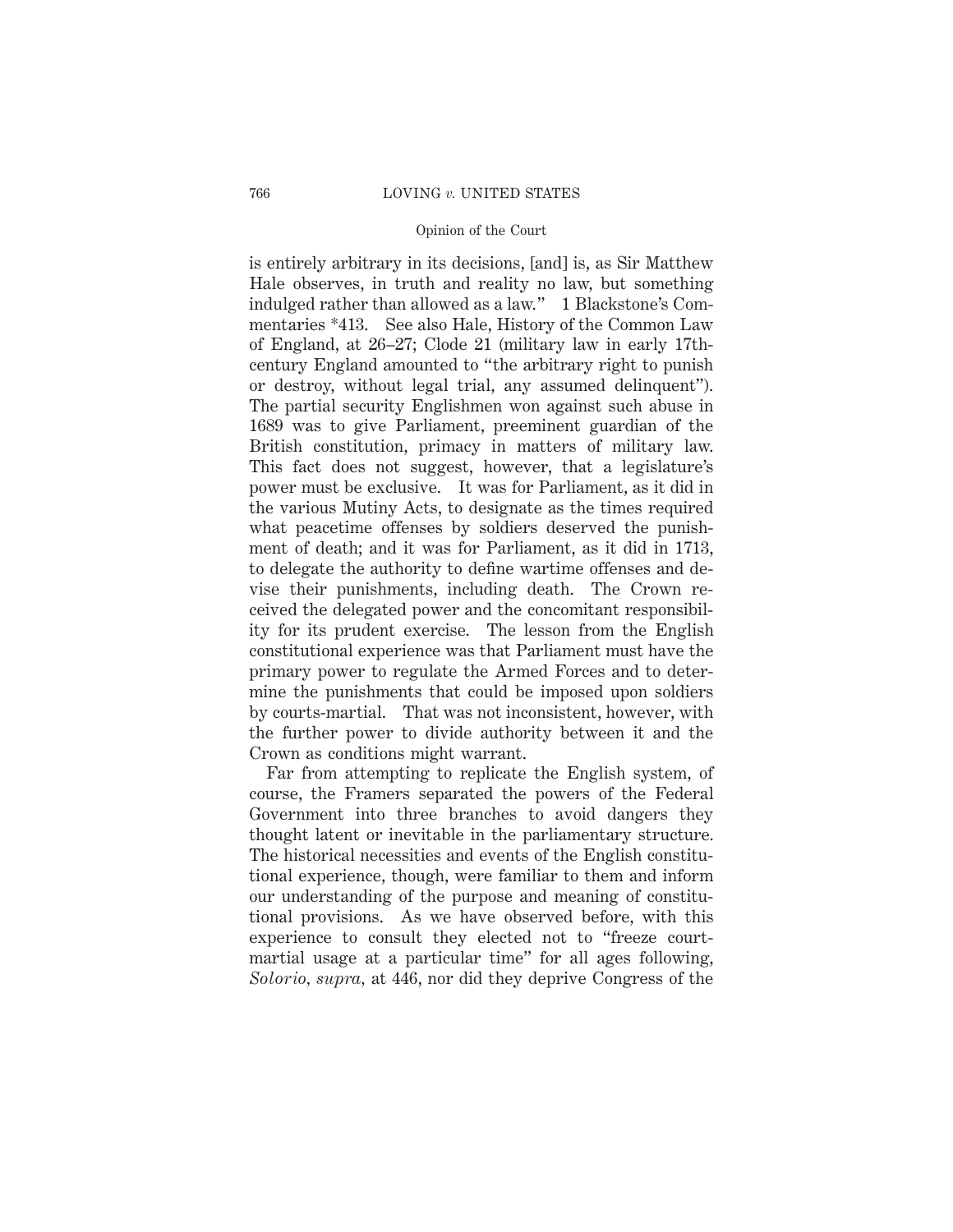services of the Executive in establishing rules for the governance of the military, including rules for capital punishment. In the words of Alexander Hamilton, the power to regulate the Armed Forces, like other powers related to the common defense, was given to Congress

"without limitation: Because it is impossible to foresee or define the extent and variety of national exigencies, or the corresponding extent & variety of the means which may be necessary to satisfy them. The circumstances that endanger the safety of nations are infinite, and for this reason no constitutional shackles can wisely be imposed on the power to which the care of it is committed. This power ought to be co-extensive with all the possible combinations of such circumstances; and ought to be under the direction of the same councils, which are appointed to preside over the common defence." The Federalist No. 23, at 147 (emphasis deleted).

The later-added Bill of Rights limited this power to some degree, cf. *Burns* v. *Wilson,* 346 U. S. 137, 140 (1953) (plurality opinion); *Chappell* v. *Wallace,* 462 U. S. 296, 300 (1983), but did not alter the allocation to Congress of the "primary responsibility for the delicate task of balancing the rights of servicemen against the needs of the military," *Solorio,* 483 U. S., at 447–448.

Under Clause 14, Congress, like Parliament, exercises a power of precedence over, not exclusion of, Executive authority. Cf. *United States* v. *Eliason,* 16 Pet. 291, 301 (1842) ("The power of the executive to establish rules and regulations for the government of the army, is undoubted"). This power is no less plenary than other Article I powers, *Solorio, supra,* at 441, and we discern no reasons why Congress should have less capacity to make measured and appropriate delegations of this power than of any other, see *Skinner* v. *Mid-America Pipeline Co.,* 490 U. S. 212, 220–221 (1989)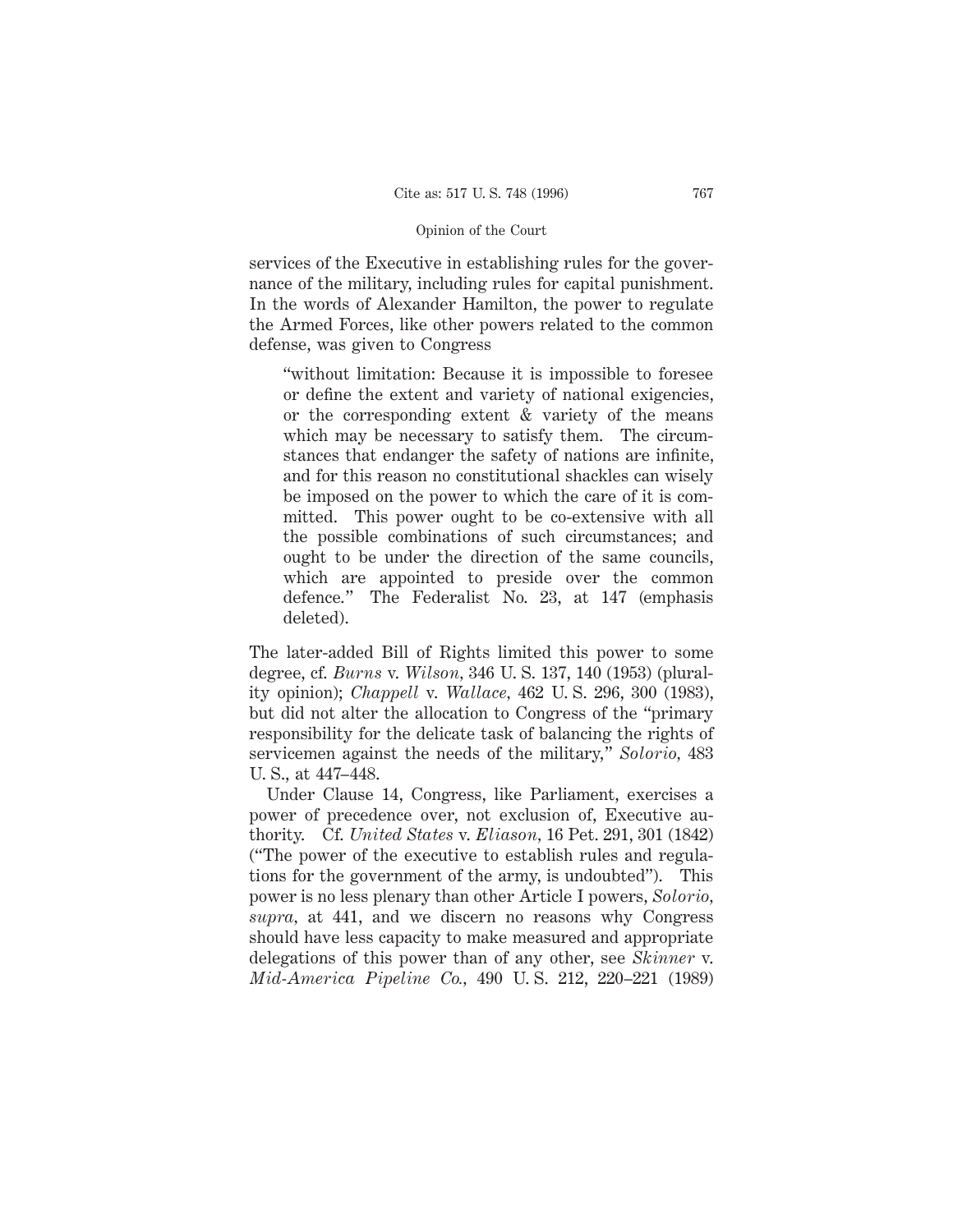(Congress may delegate authority under the taxing power); cf. *Lichter* v. *United States,* 334 U. S. 742, 778 (1948) (general rule is that "[a] constitutional power implies a power of delegation of authority under it sufficient to effect its purposes") (emphasis deleted). Indeed, it would be contrary to precedent and tradition for us to impose a special limitation on this particular Article I power, for we give Congress the highest deference in ordering military affairs. *Rostker* v. *Goldberg,* 453 U. S. 57, 64–65 (1981). And it would be contrary to the respect owed the President as Commander in Chief to hold that he may not be given wide discretion and authority. We decline to import into Clause 14 a restrictive nondelegation principle that the Framers left out.

There is no absolute rule, furthermore, against Congress' delegation of authority to define criminal punishments. We have upheld delegations whereby the Executive or an independent agency defines by regulation what conduct will be criminal, so long as Congress makes the violation of regulations a criminal offense and fixes the punishment, and the regulations "confin[e] themselves within the field covered by the statute." *United States* v. *Grimaud,* 220 U. S. 506, 518 (1911). See also *Touby* v. *United States,* 500 U. S. 160 (1991). The exercise of a delegated authority to define crimes may be sufficient in certain circumstances to supply the notice to defendants the Constitution requires. See *M. Kraus & Bros., Inc.* v. *United States,* 327 U. S. 614, 622 (1946). In the circumstances presented here, so too may Congress delegate authority to the President to define the aggravating factors that permit imposition of a statutory penalty, with the regulations providing the narrowing of the death-eligible class that the Eighth Amendment requires.

In 1950, Congress confronted the problem of what criminal jurisdiction would be appropriate for Armed Forces of colossal size, stationed on bases that in many instances were small societies unto themselves. Congress, confident in the procedural protections of the UCMJ, gave to courts-martial juris-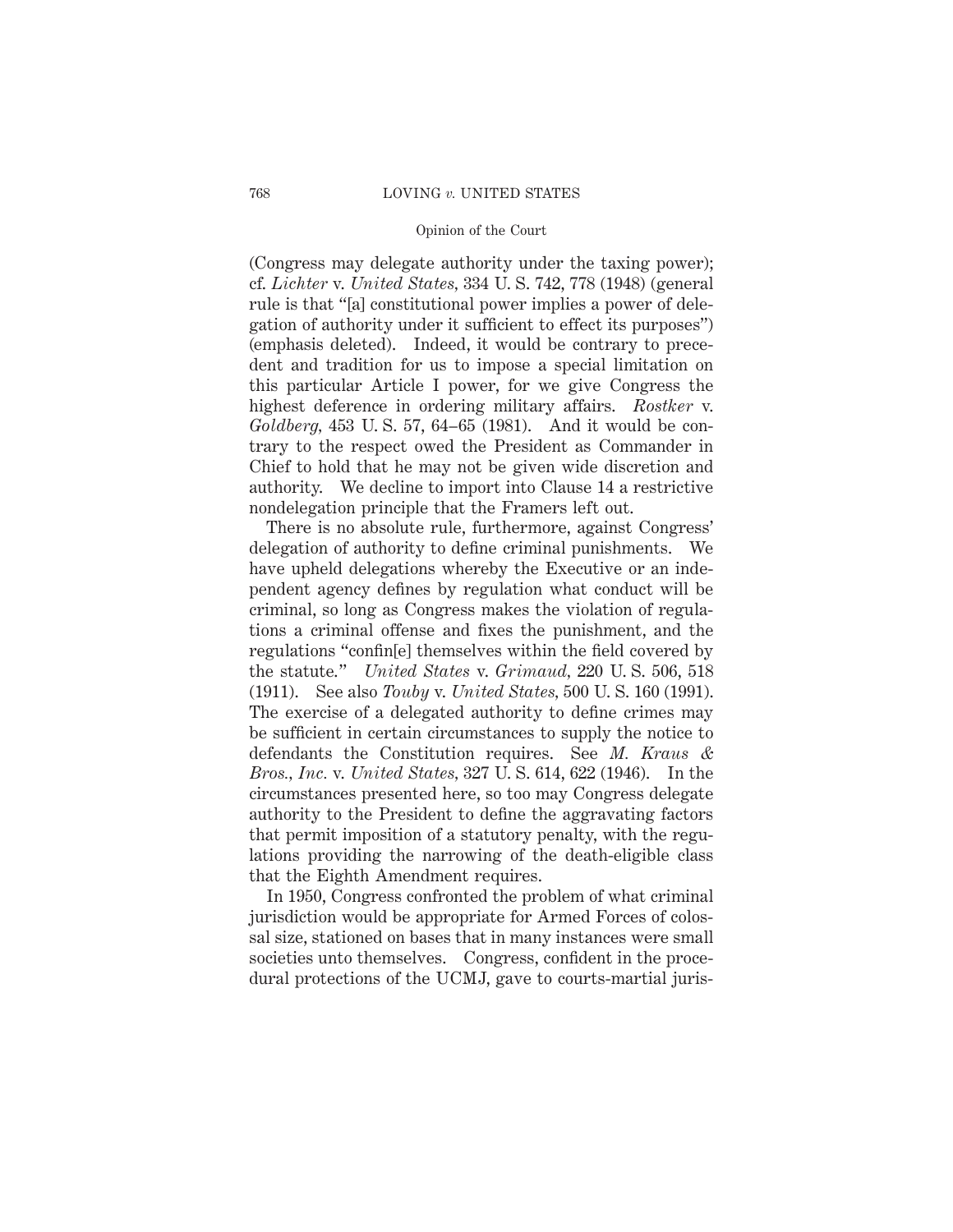diction of the crime of murder. Cf. *Solorio, supra,* at 450– 451 (Congress may extend court-martial jurisdiction to any criminal offense committed by a service member during his period of service). It further declared the law that service members who commit premeditated and felony murder may be sentenced to death by a court-martial. There is nothing in the constitutional scheme or our traditions to prohibit Congress from delegating the prudent and proper implementation of the capital murder statute to the President acting as Commander in Chief.

B

Having held that Congress has the power of delegation, we further hold that it exercised the power in Articles 18 and 56 of the UCMJ. Article 56 specifies that "[t]he punishment which a court-martial may direct for an offense may not exceed such limits as the President may prescribe for that offense." 10 U. S. C. § 856. Article 18 states that a courtmartial "may, under such limitations as the President may prescribe, adjudge any punishment not forbidden by [the UCMJ], including the penalty of death when specifically authorized by" the Code. § 818. As the Court of Military Appeals pointed out in *Curtis,* for some decades the President has used his authority under these Articles to increase the penalties for certain noncapital offenses if aggravating circumstances are present. For example, by regulation, deserters who are apprehended are punished more severely than those who surrender; drunken drivers suffer a harsher fate if they cause an accident resulting in the death of a victim; and the punishment of thieves is graded by the value of the stolen goods. See *Curtis,* 32 M. J., at 261. The President has thus provided more precision in sentencing than is provided by the statute, while remaining within statutory bounds. This past practice suggests that Articles 18 and 56 support as well an authority in the President to restrict the death sentence to murders in which certain aggravating circumstances have been established.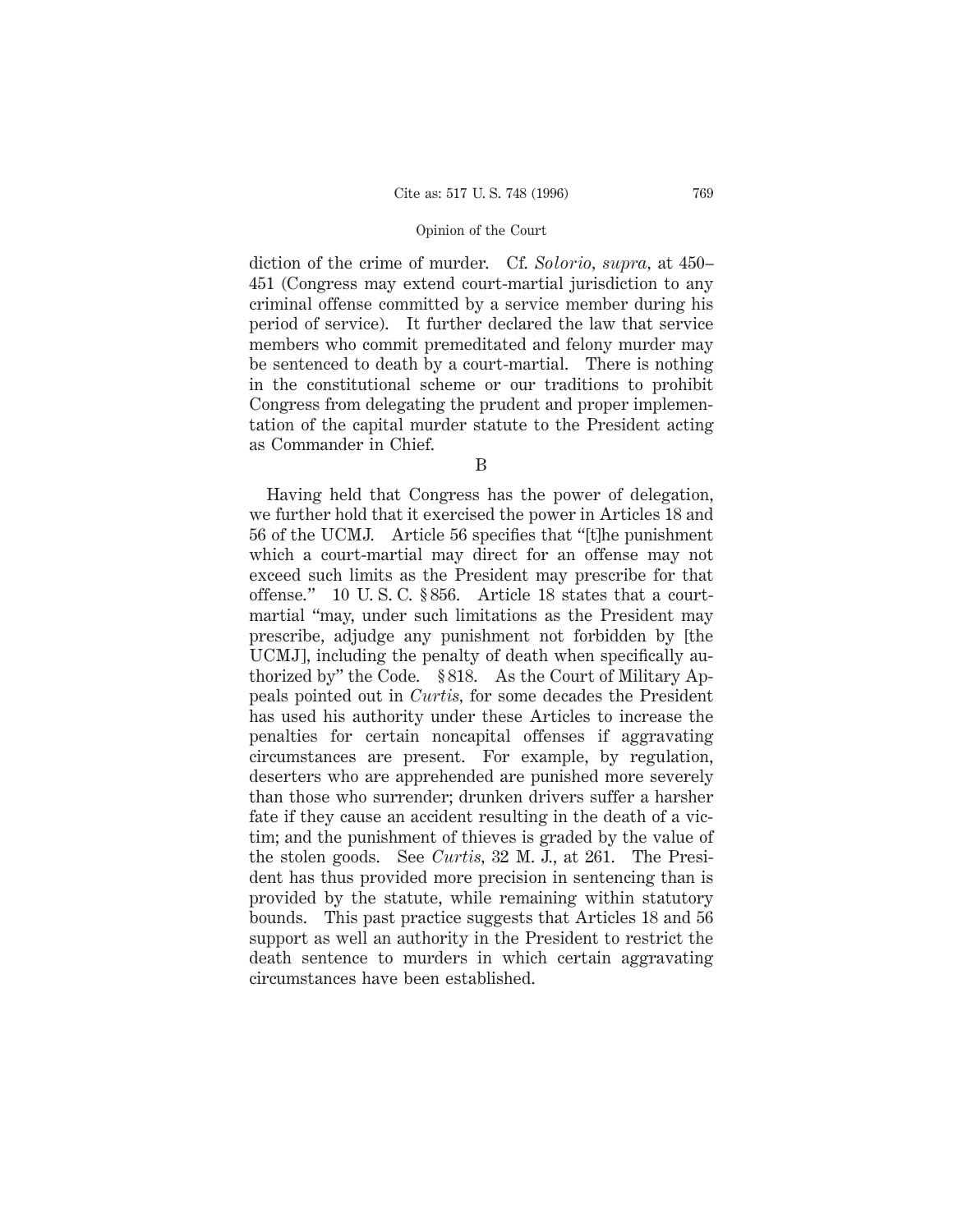There is yet a third provision of the UCMJ indicative of congressional intent to delegate this authority to the President. Article 36 of the UCMJ, which gives the President the power to make procedural rules for courts-martial, provides:

"Pretrial, trial, and post-trial procedures, including modes of proof, for [courts martial] . . . may be prescribed by the President by regulations which shall, so far as he considers practicable, apply the principles of law and the rules of evidence generally recognized in the trial of criminal cases in the United States district courts, but which may not be contrary to or inconsistent with this chapter."  $10 \text{ U.S. C. }$  § 836(a).

Although the language of Article 36 seems further afield from capital aggravating factors than that of Article 18 or 56, it is the provision that a later Congress identified as the source of Presidential authority to prescribe these factors. In 1985, Congress enacted Article 106a of the UCMJ, 10 U. S. C. § 906a, which authorized the death penalty for espionage. The Article requires a finding of an aggravating factor if the accused is to be sentenced to death; it enumerates three such factors, but allows death to be decreed on "[a]ny other factor that may be prescribed by the President by regulations under section 836 of this title (article 36)." § 906a(c)(4). Article 106a itself, then, is premised on the President's having authority under Article 36 to prescribe capital aggravating factors, and " '[s]ubsequent legislation declaring the intent of an earlier statute is entitled to great weight in statutory construction.'" Consumer Product *Safety Comm'n* v. *GTE Sylvania, Inc.,* 447 U. S. 102, 118, n. 13 (1980) (quoting *Red Lion Broadcasting Co.* v. *FCC,* 395 U. S. 367, 380–381 (1969)). Whether or not Article 36 would stand on its own as the source of the delegated power, we hold that Articles 18, 36, and 56 together give clear authority to the President for the promulgation of RCM 1004.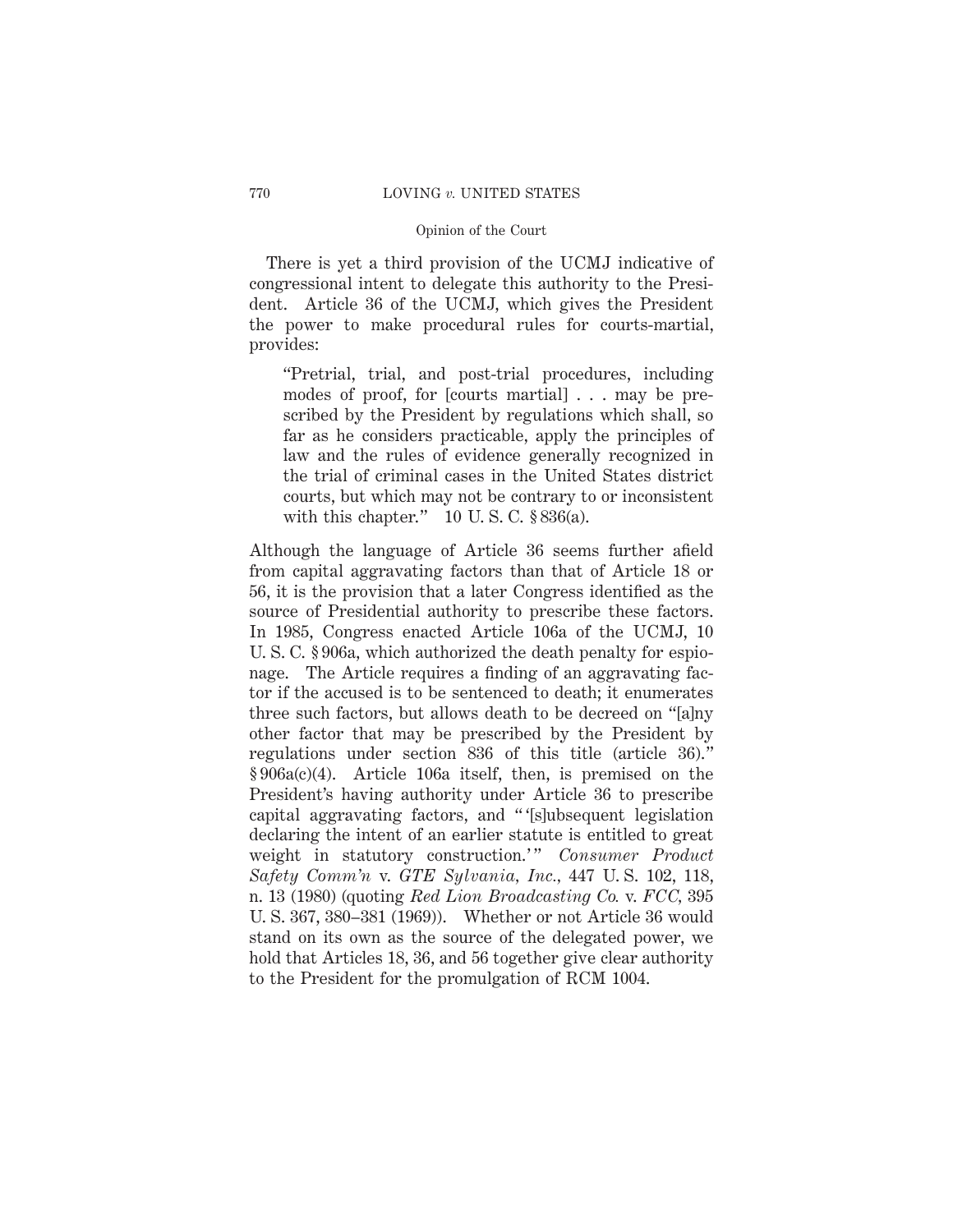Loving points out that the three Articles were enacted as part of the UCMJ in 1950, well before the need for eliminating absolute discretion in capital sentencing was established in *Furman* v. *Georgia,* 408 U. S. 238 (1972), and the cases that followed. (Slight amendments to the Articles have been made since but are not relevant here.) In 1950, he argues, Congress could not have understood that it was giving the President the authority to bring an otherwise invalid capital murder statute in line with Eighth Amendment strictures. Perhaps so, but *Furman* did not somehow undo the prior delegation. What would have been an act of leniency by the President prior to *Furman* may have become a constitutional necessity thereafter, see *supra,* at 755–756, but the fact remains the power to prescribe aggravating circumstances has resided with the President since 1950.

 $\mathcal{C}$ 

It does not suffice to say that Congress announced its will to delegate certain authority. Congress as a general rule must also "lay down by legislative act an intelligible principle to which the person or body authorized to [act] is directed to conform." *J. W. Hampton, Jr., & Co.* v. *United States,* 276 U. S. 394, 409 (1928); *Touby,* 500 U. S., at 165. The intelligible-principle rule seeks to enforce the understanding that Congress may not delegate the power to make laws and so may delegate no more than the authority to make policies and rules that implement its statutes. *Field,* 143 U. S., at 693–694. Though in 1935 we struck down two delegations for lack of an intelligible principle, *A. L. A. Schecter Poultry Corp.* v. *United States,* 295 U. S. 495 (1935), and *Panama Refining Co.* v. *Ryan,* 293 U. S. 388 (1935), we have since upheld, without exception, delegations under standards phrased in sweeping terms. See, *e. g., National Broadcasting Co.* v. *United States,* 319 U. S. 190, 216–217, 225–226 (1943) (upholding delegation to the Federal Communications Commission to regulate radio broadcasting according to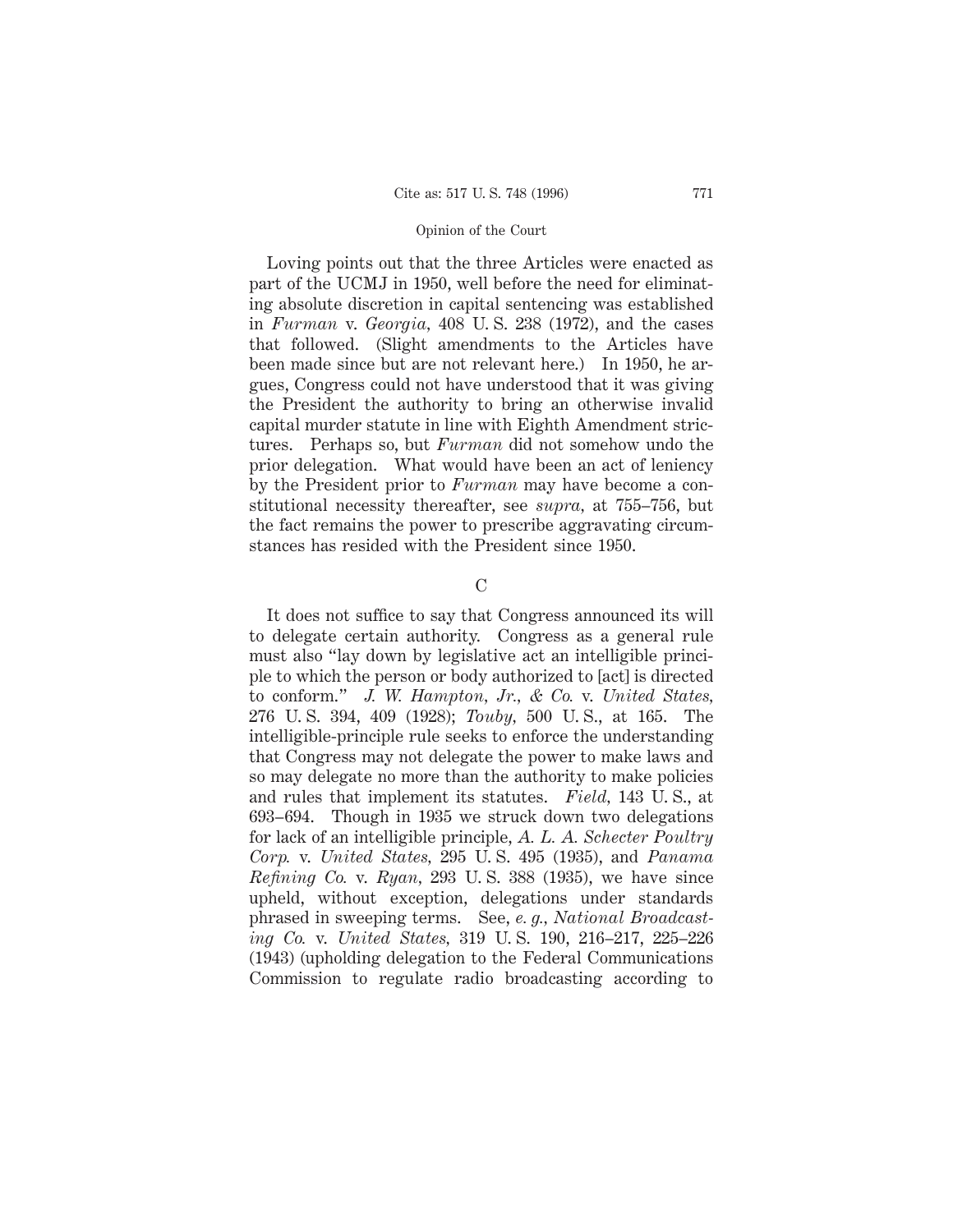"public interest, convenience, or necessity"). Had the delegations here called for the exercise of judgment or discretion that lies beyond the traditional authority of the President, Loving's last argument that Congress failed to provide guiding principles to the President might have more weight. We find no fault, however, with the delegation in this case.

In *United States* v. *Curtis,* the Court of Military Appeals discerned a principle limiting the President's discretion to define aggravating factors for capital crimes in Article 36: namely, the directive that regulations the President prescribes must "apply the principles of law . . . generally recognized in the trial of criminal cases in the United States district courts, but which may not be contrary to or inconsistent with this chapter," 10 U.S.C. § 836(a). We think, however, that the question to be asked is not whether there was any explicit principle telling the President how to select aggravating factors, but whether any such guidance was needed, given the nature of the delegation and the officer who is to exercise the delegated authority. First, the delegation is set within boundaries the President may not exceed. Second, the delegation here was to the President in his role as Commander in Chief. Perhaps more explicit guidance as to how to select aggravating factors would be necessary if delegation were made to a newly created entity without independent authority in the area. Cf. *Mistretta,* 488 U. S., at 374– 379 (upholding delegation to the United States Sentencing Commission because of detailed congressional directives channeling agency discretion). The President's duties as Commander in Chief, however, require him to take responsible and continuing action to superintend the military, including the courts-martial. The delegated duty, then, is interlinked with duties already assigned to the President by express terms of the Constitution, and the same limitations on delegation do not apply "where the entity exercising the delegated authority itself possesses independent authority over the subject matter," *United States* v. *Mazurie,* 419 U. S.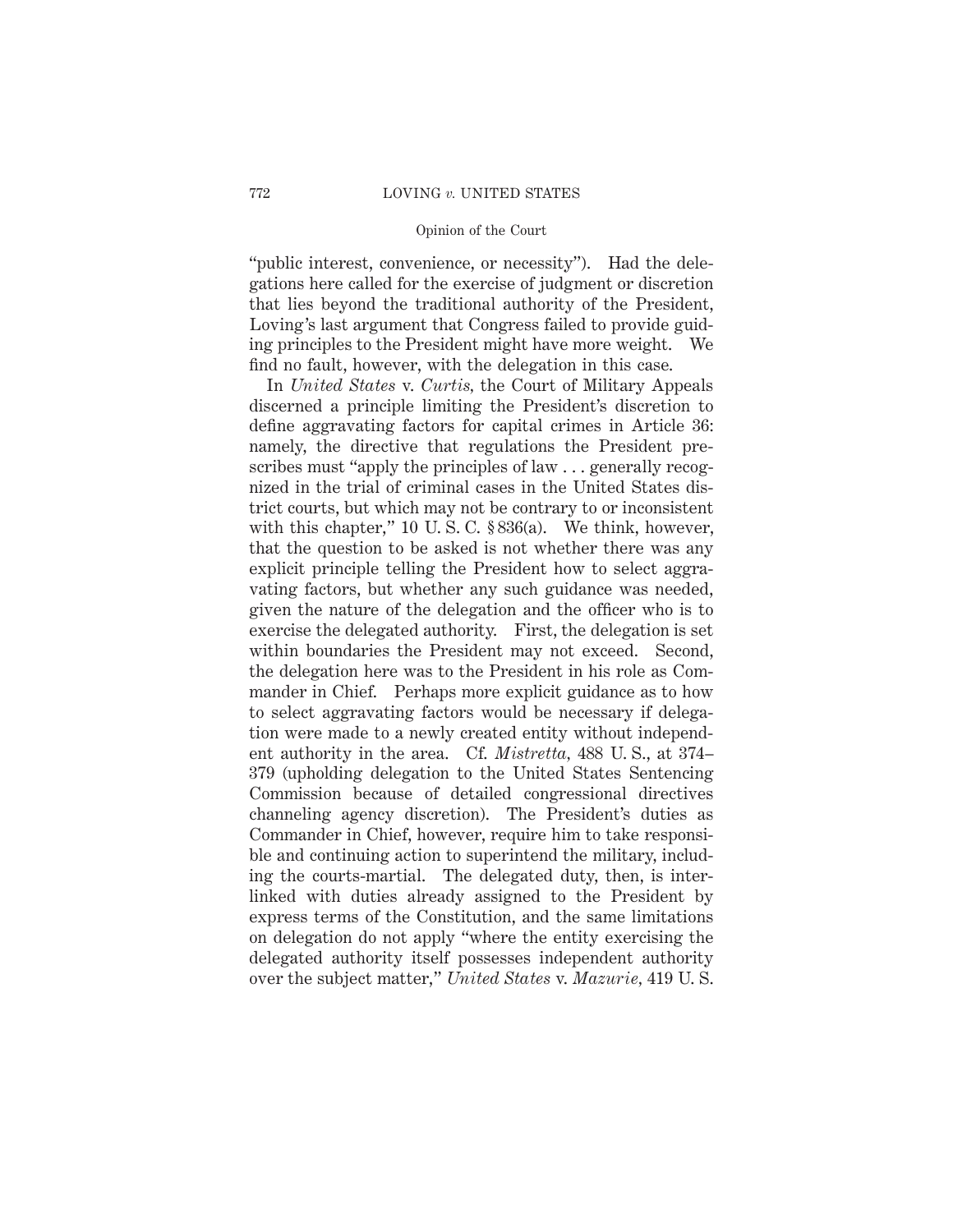544, 556–557 (1975). See also *United States* v. *Curtiss-Wright Export Corp.,* 299 U. S. 304, 319–322 (1936). Cf. *Swaim* v. *United States,* 165 U. S. 553, 557–558 (1897) (President has inherent authority to convene courts-martial). Like the Court of Military Appeals, *Curtis,* 32 M. J., at 263, n. 9, we need not decide whether the President would have inherent power as Commander in Chief to prescribe aggravating factors in capital cases. Once delegated that power by Congress, the President, acting in his constitutional office of Commander in Chief, had undoubted competency to prescribe those factors without further guidance. "The military constitutes a specialized community governed by a separate discipline from that of the civilian," *Orloff* v. *Willoughby,* 345 U. S. 83, 94 (1953), and the President can be entrusted to determine what limitations and conditions on punishments are best suited to preserve that special discipline.

It is hard to deem lawless a delegation giving the President broad discretion to prescribe rules on this subject. From the early days of the Republic, the President has had congressional authorization to intervene in cases where courts-martial decreed death. American Articles of War of 1806, Art. 65, reprinted in Winthrop 976, 982. It would be contradictory to say that Congress cannot further empower him to limit by prospective regulation the circumstances in which courts-martial can impose a death sentence. Specific authority to make rules for the limitation of capital punishment contributes more toward principled and uniform military sentencing regimes than does case-by-case intervention, and it provides greater opportunity for congressional oversight and revision.

Separation-of-powers principles are vindicated, not disserved, by measured cooperation between the two political branches of the Government, each contributing to a lawful objective through its own processes. The delegation to the President as Commander in Chief of the authority to pre-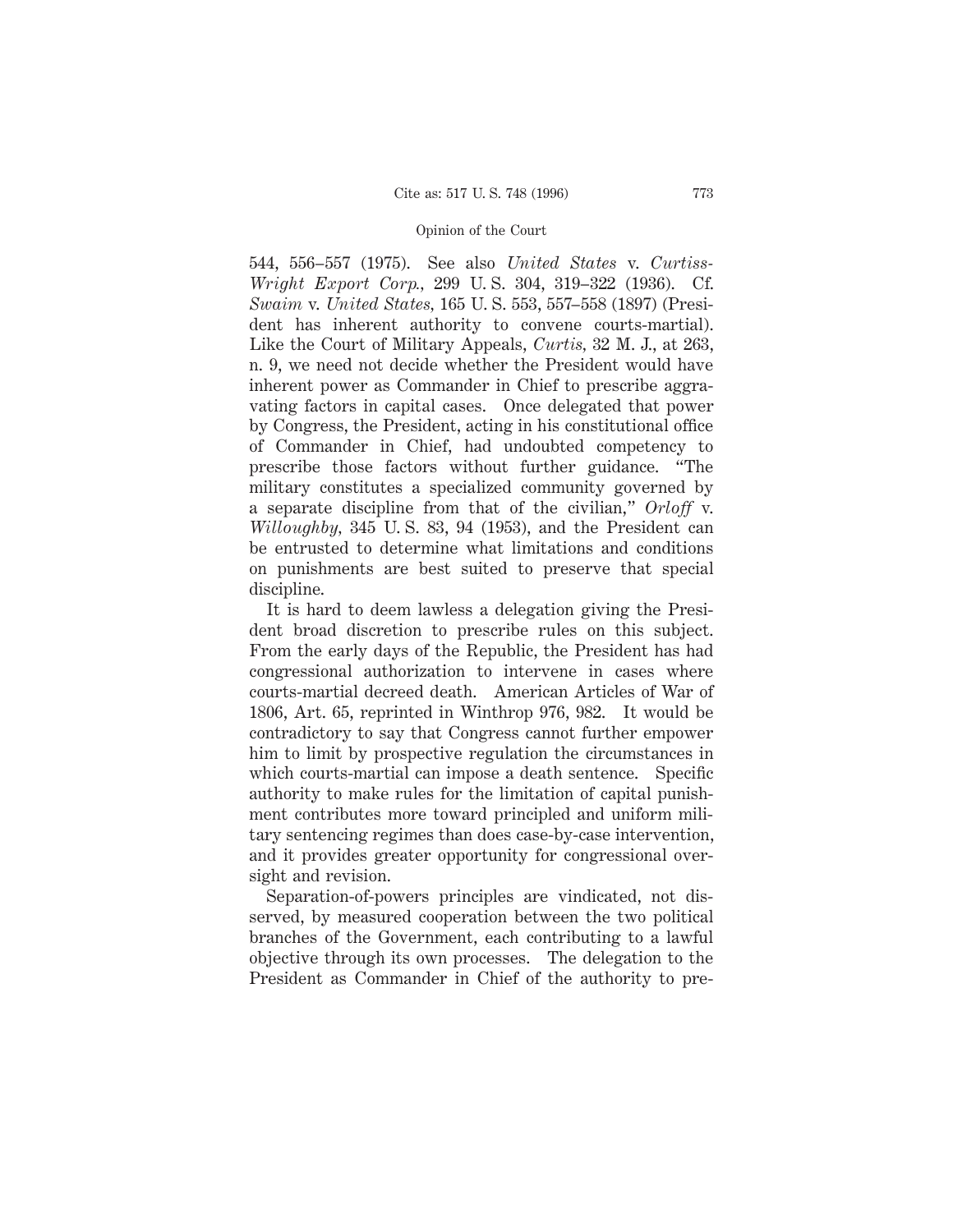### STEVENS, J., concurring

scribe aggravating factors was in all respects consistent with these precepts, and the promulgation of RCM 1004 was well within the delegated authority. Loving's sentence was lawful, and the judgment of the Court of Appeals for the Armed Forces is affirmed.

#### *It is so ordered.*

Justice Stevens, with whom Justice Souter, Justice Ginsburg, and Justice Breyer join, concurring.

As Justice Scalia correctly points out, petitioner has not challenged the power of the tribunal to try him for a capital offense. *Post,* at 775. It is important to add to this observation that petitioner's first victim was a member of the Armed Forces on active duty and that the second was a retired serviceman who gave petitioner a ride from the barracks on the same night as the first killing. Brief for United States 5. On these facts, this does not appear to be a case in which petitioner could appropriately have raised the question whether the holding in *Solorio* v. *United States,* 483 U. S. 435 (1987), should be extended to reach the imposition of the death penalty for an offense that did not have the "service connection" required prior to the change in the law effected in that case. *Id.*, at 451 (STEVENS, J., concurring in judgment).

The question whether a "service connection" requirement should obtain in capital cases is an open one both because *Solorio* was not a capital case, and because *Solorio*'s review of the historical materials would seem to undermine any contention that a military tribunal's power to try capital offenses must be as broad as its power to try noncapital ones. See *id.,* at 442–446. Moreover, the question is a substantial one because, when the punishment may be death, there are particular reasons to ensure that the men and women of the Armed Forces do not by reason of serving their country receive less protection than the Constitution provides for civilians.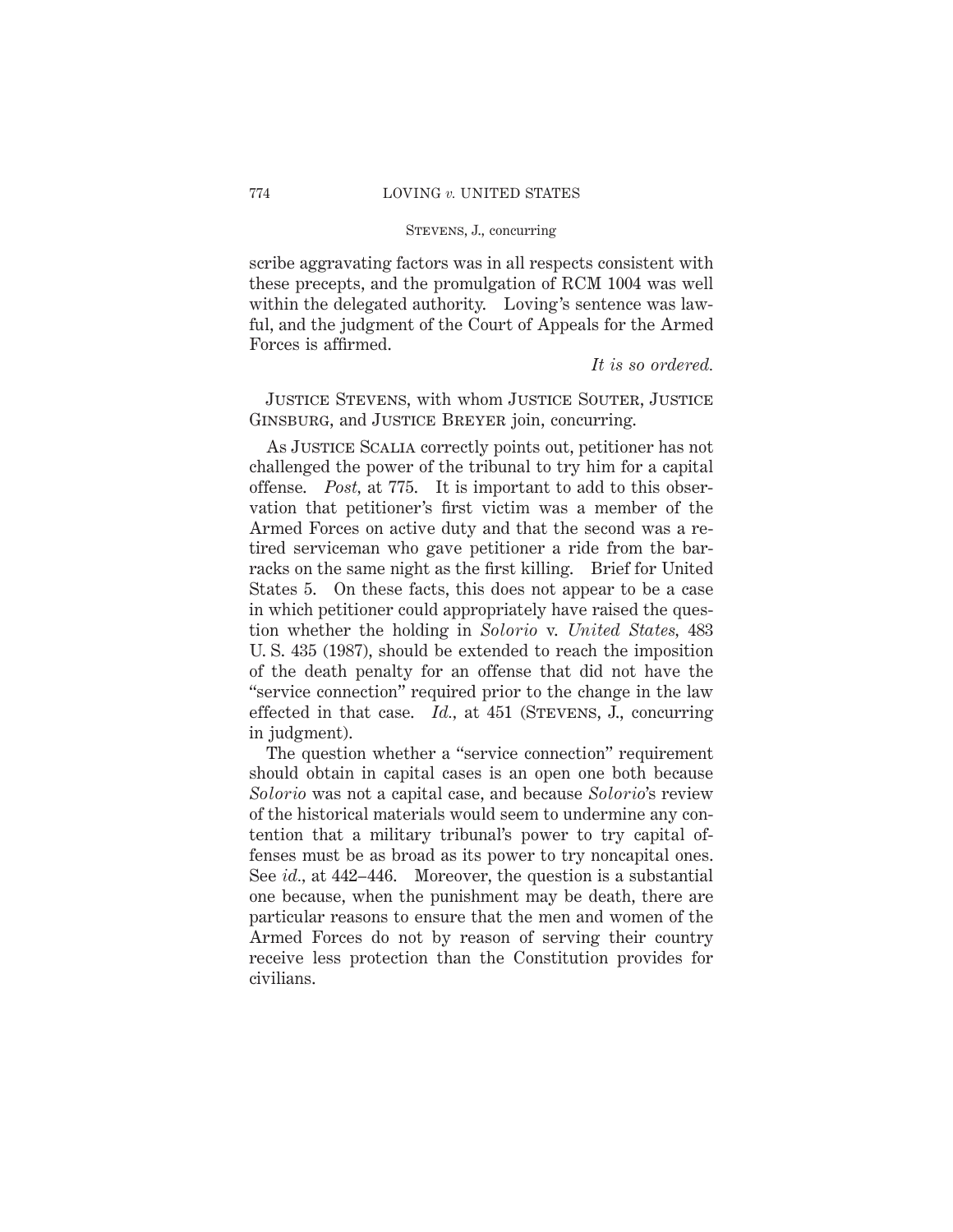#### Opinion of Scalia, J.

As a consequence of my conclusion that the "service connection" requirement has been satisfied here, I join not only the Court's analysis of the delegation issue, but also its disposition of the case. By joining in the Court's opinion, however, I do not thereby accept the proposition that our decision in *Solorio* must be understood to apply to capital offenses. Nor do I understand the Court's decision to do so. That question, as I have explained, remains to be decided.

Justice Scalia, with whom Justice O'Connor joins, concurring in part and concurring in the judgment.

I join the Court's opinion, except that with respect to Part IV thereof I join only subparts B and C.

The discussion of English history that features so prominently in the Court's discussion of Congress's power to grant the authority at issue to the President is in my view irrelevant. To be sure, there is ample precedent in our cases for looking to the history of English courts-martial—but not where the question is of the sort before us today. We have surveyed that history for the purpose of establishing the permissible scope of the jurisdiction of military tribunals over certain classes of defendants and offenses, see, *e. g., Solorio* v. *United States,* 483 U. S. 435, 442–446 (1987); *Lee* v. *Madigan,* 358 U. S. 228, 232 (1959); *Reid* v. *Covert,* 354 U. S. 1, 23–27 (1957) (plurality); see also *Parker* v. *Levy,* 417 U. S. 733, 745 (1974). This case does not present such a question. Petitioner does not assert that tradition establishes his offense to be, in its nature, beyond the jurisdiction of military courts, or that courts-martial are historically incapable of adjudicating capital offenses. His arguments are altogether different: that Congress cannot authorize the President to establish "aggravating factors" designed to carry out the narrowing function that (we assume) is necessary for imposition of a capital sentence; and that, even if Congress *can* give the President authority to perform this function, such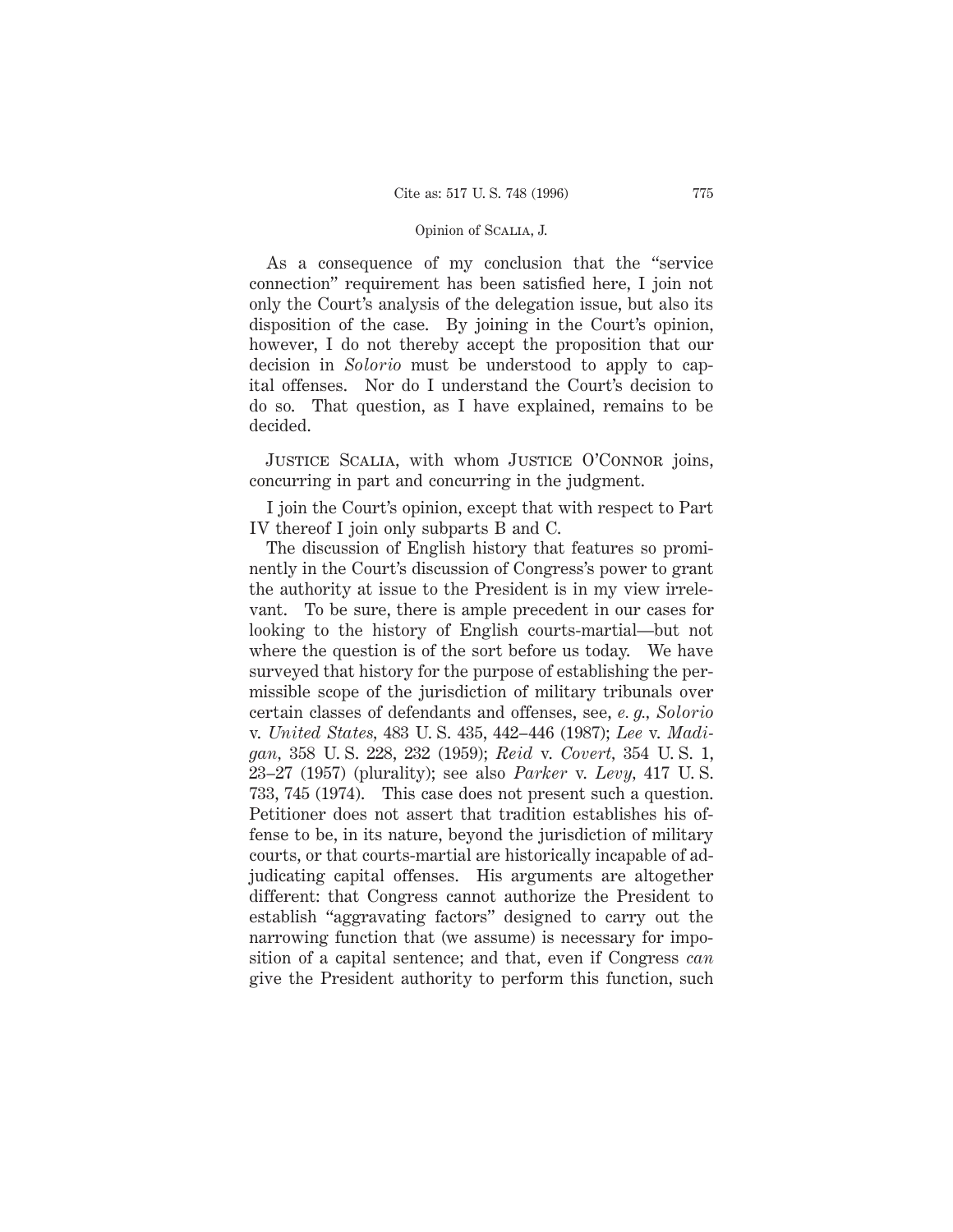#### Opinion of Scalia, J.

authorization has not been effected by the statutes upon which the Government relies.

I do not see how consideration of those arguments profits from analysis of the historical sharing of power between Parliament and the English throne. William and Mary's acceptance of the Bill of Rights, and Parliament's enactment of the Mutiny Act of 1689, see *ante,* at 762–765, are presumably significant occurrences for students of the unwritten English constitution. Our written Constitution does not require us to trace out that history; it provides, in straightforward fashion, that "The Congress shall have Power . . . To make Rules for the Government and Regulation of the land and naval Forces," U.S. Const., Art. I, §8, cl. 14, and as the Court notes, see *ante,* at 767–768, it does not set forth any special limitation on Congress's assigning to the President the task of implementing the laws enacted pursuant to that power. And it would be extraordinary simply to infer such a special limitation upon tasks given to the President as Commander in Chief, where his inherent powers are clearly extensive.

In drafting the Constitution, the Framers were not seeking to replicate in America the government of England; indeed, they set their plan of government out in writing in part to make clear the ways in which it was different from the one it replaced. The Court acknowledges this, see *ante,* at 766, but nonetheless goes on to treat the form of English government as relevant to determining the limitations upon Clause 14's grant of power to Congress. I would leave this historical discussion aside. While it is true, as the Court demonstrates, that the scheme of assigned responsibility here conforms to English practices, that is so *not* because Clause 14 requires such conformity, but simply because what seemed like a good arrangement to Parliament has seemed like a good arrangement to Congress as well.

I have one point of definition or conceptualization, which applies to those portions of the opinion that I have joined. While it has become the practice in our opinions to refer to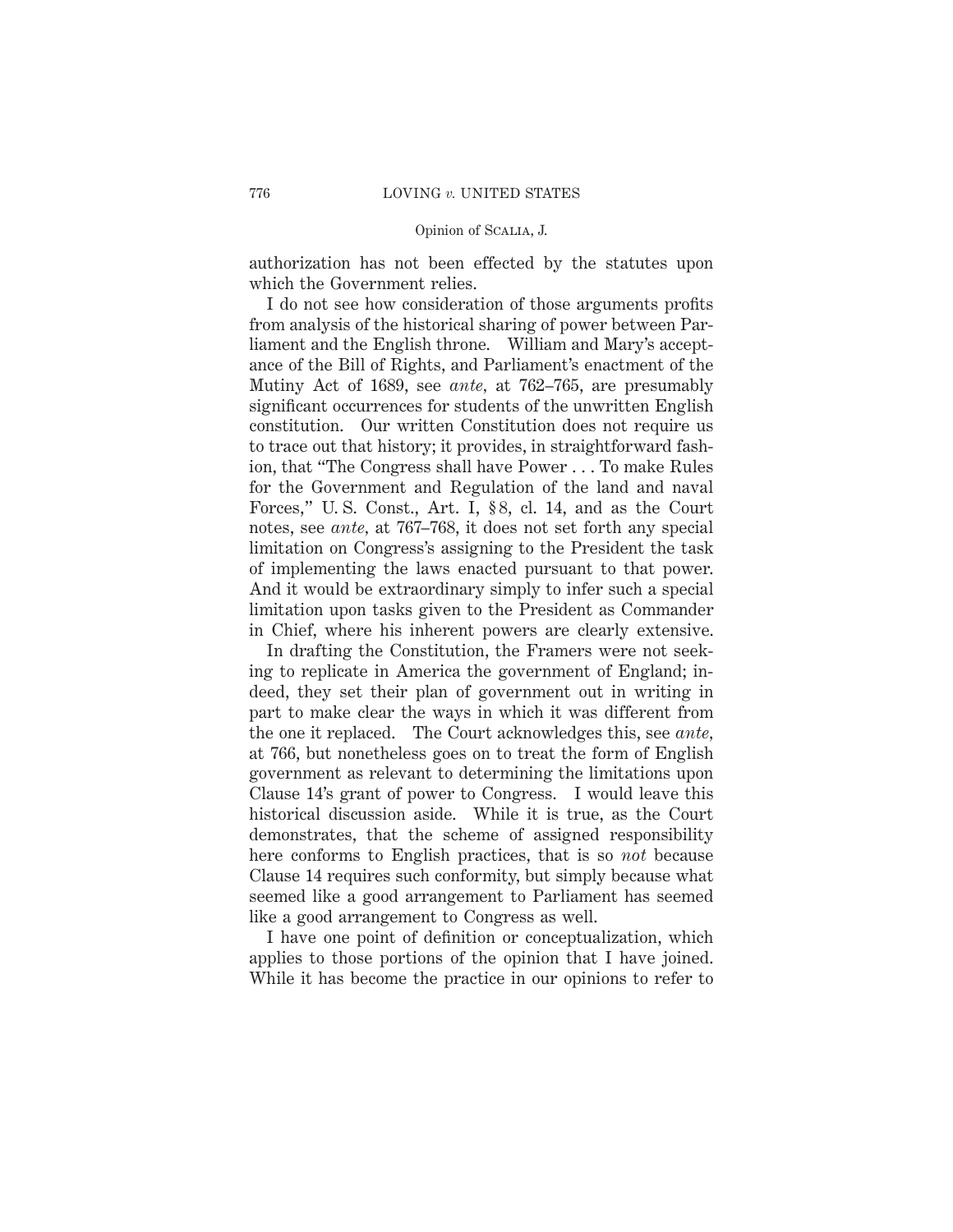"unconstitutional delegations of legislative authority" versus "lawful delegations of legislative authority," in fact the latter category does not exist. Legislative power is nondelegable. Congress can no more "delegate" some of its Article I power to the Executive than it could "delegate" some to one of its committees. What Congress does is to *assign responsibilities* to the Executive; and when the Executive undertakes those assigned responsibilities it acts, not as the "delegate" of Congress, but as the agent of the People. At some point the responsibilities assigned can become so extensive and so unconstrained that Congress has in effect delegated its legislative power; but until that point of excess is reached there exists, not a "lawful" delegation, but no delegation at all.

# Justice Thomas, concurring in the judgment.

It is not clear to me that the extensive rules we have developed under the Eighth Amendment for the prosecution of civilian capital cases, including the requirement of proof of aggravating factors, necessarily apply to capital prosecutions in the military, cf. *Chappell* v. *Wallace,* 462 U. S. 296, 300–302 (1983), and this Court has never so held, see *Schick* v. *Reed,* 419 U. S. 256, 260 (1974).\* I am therefore not certain that this case even raises a delegation question, for if Loving can constitutionally be sentenced to death without proof of aggravating factors, he surely cannot claim that the President violated the Constitution by promulgating aggravating factors that afforded more protection than that to which Loving is constitutionally entitled.

Like the majority, I conclude that the Government prevails even if we assume, without deciding, that aggravating factors are required in this context. There is abundant author-

<sup>\*</sup>Although the applicability of *Furman* v. *Georgia,* 408 U. S. 238 (1972), and its progeny to the military is an open question, the United States surprisingly makes no argument that the military is exempt from the byzantine rules that we have imposed upon the States in their administration of the death penalty.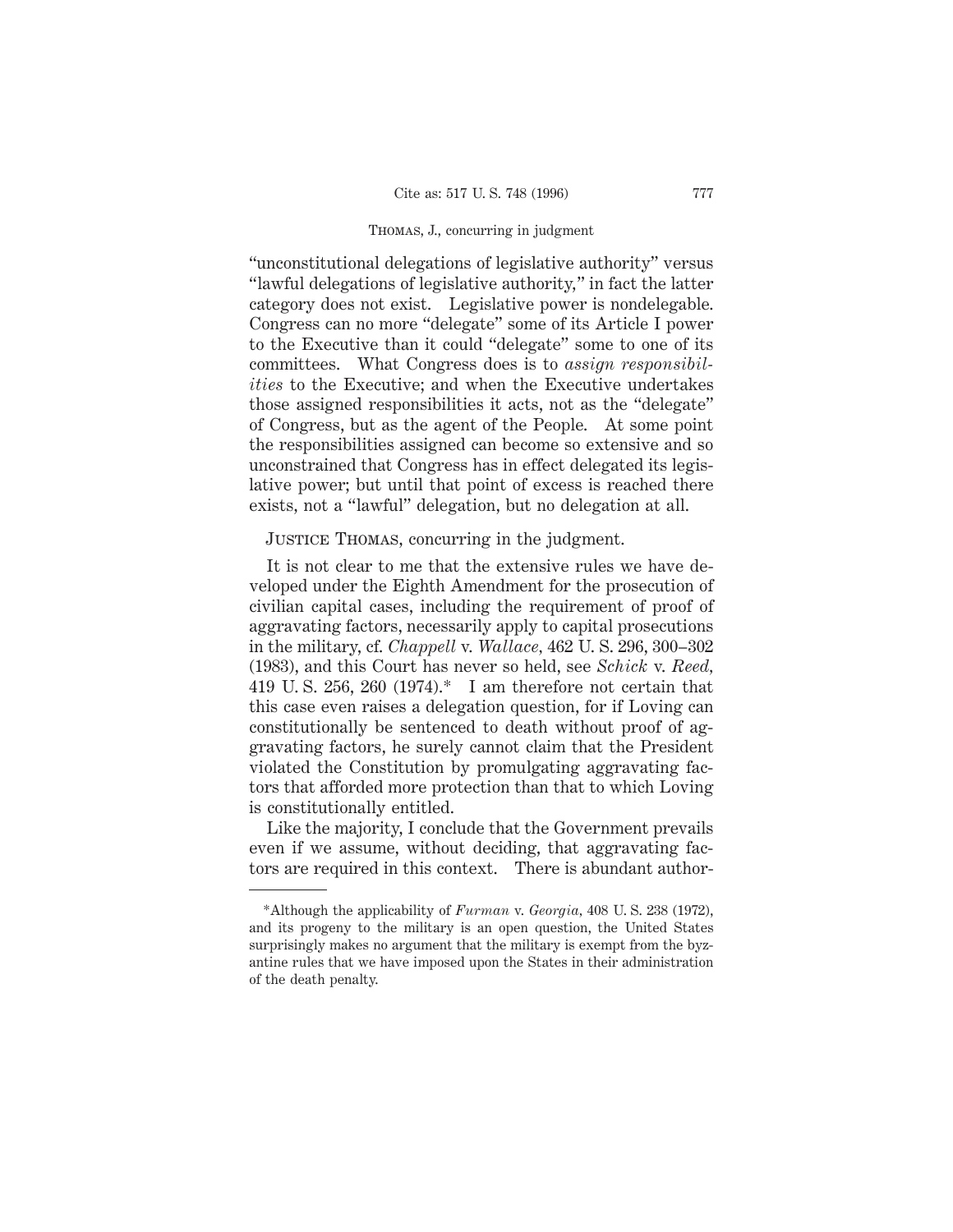ity for according Congress and the President sufficient deference in the regulation of military affairs to uphold the delegation here, and I see no need to resort to our nonmilitary separation-of-powers and "delegation doctrine" cases in reaching this conclusion. I write separately to explain that by concurring in the judgment in this case, I take no position with respect to Congress' power to delegate authority or otherwise alter the traditional separation of powers outside the military context.

In light of Congress' express constitutional authority to regulate the Armed Forces, see U. S. Const., Art. I, § 8, cl. 14, and the unique nature of the military's mission, we have afforded an unparalleled degree of deference to congressional action governing the military. See *Rostker* v. *Goldberg,* 453 U. S. 57, 64–65 (1981). "[I]t is the primary business of armies and navies to fight or be ready to fight wars should the occasion arise," *United States ex rel. Toth* v. *Quarles,* 350 U. S. 11, 17 (1955), and this Court has recognized the limits on its own competence in advancing this core national interest, see *Gilligan* v. *Morgan,* 413 U. S. 1, 10 (1973). Mindful of the factors that "differentiate military society from civilian society," we have concluded that the Constitution permits Congress "to legislate both with greater breadth and with greater flexibility when prescribing the rules by which the former shall be governed than it is when prescribing rules for the latter." *Parker* v. *Levy,* 417 U. S. 733, 756 (1974). This heightened deference extends not only to congressional action but also to executive action by the President, who by virtue of his constitutional role as Commander in Chief, see U. S. Const., Art. II, § 2, cl. 1, possesses shared authority over military discipline. See *Schlesinger* v. *Ballard,* 419 U. S. 498, 510 (1975) ("The responsibility for determining how best our Armed Forces shall attend to th[e] business [of fighting or preparing to fight wars] rests with Congress and with the President") (citations omitted). See also *Brown* v. *Glines,* 444 U. S. 348, 360 (1980)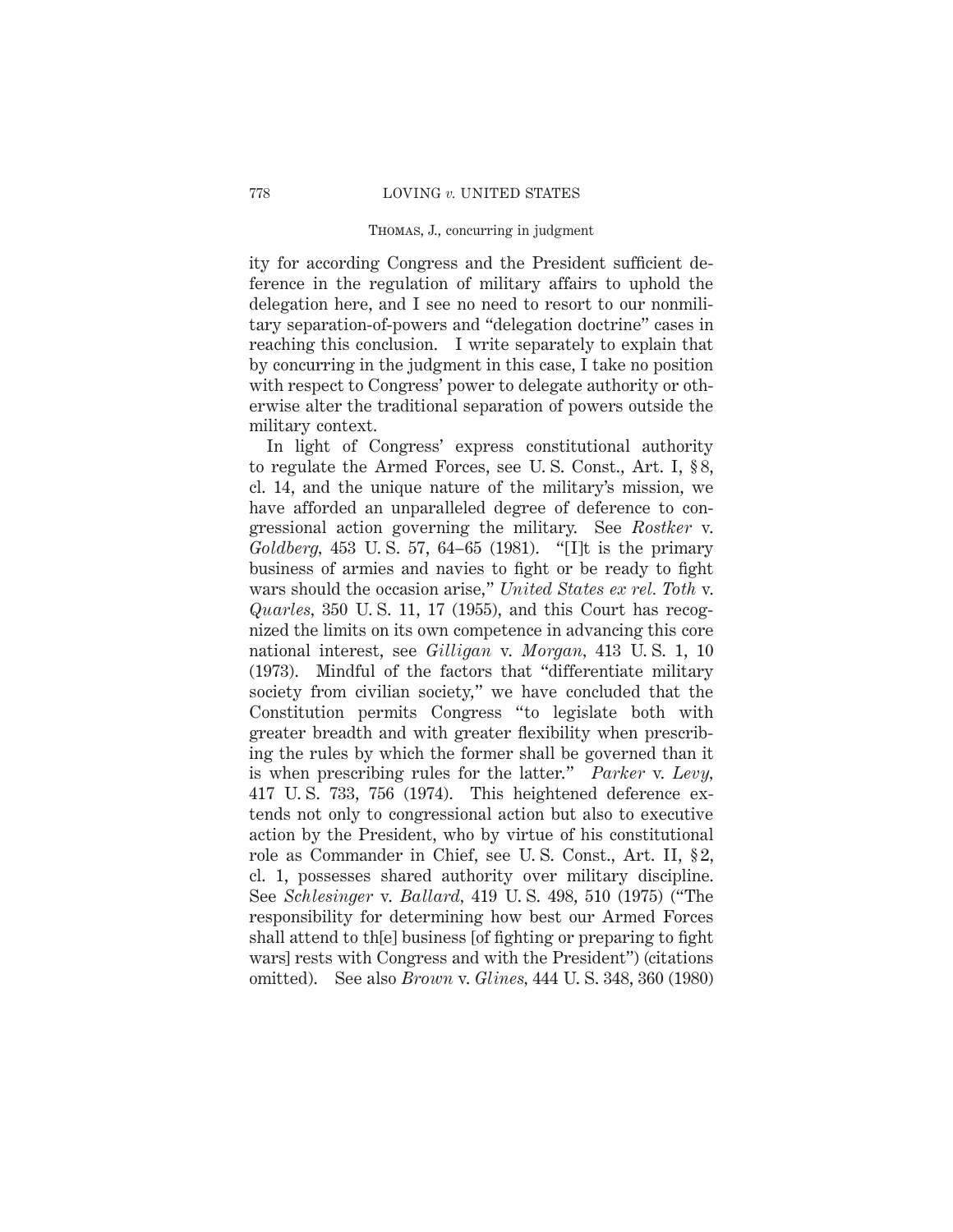("Both Congress and this Court have found that the special character of the military requires civilian authorities to accord military commanders some flexibility in dealing with matters that affect internal discipline and morale. In construing a statute that touches on such matters, therefore, courts must be careful not to 'circumscribe the authority of military commanders to an extent never intended by Congress' ") (citations omitted). Under these and many similar cases reviewing legislative and executive control of the military, the sentencing scheme at issue in this case, and the manner in which it was created, are constitutionally unassailable.

On a separate point, I agree with Justice Scalia that the majority's extended analysis of the division of authority between the English Parliament and the Crown with regard to regulation of the military, see *ante,* at 759–766, has no relevance to this case. It is true that we frequently consult English history and common law in attempting to determine the content of constitutional provisions, but the majority fails to cite a single separation-of-powers case in which we have relied on the structure of the English Government in attempting to understand the governmental structure erected by the Framers of the Constitution. Nor does the majority cite any historical evidence, whether from the constitutional debates, the Federalist Papers, or some other source, that demonstrates that the Framers sought to embrace, or at least actively considered, the English system of shared power over the military. If the majority pointed to some basis for conducting the inquiry that it does, I might be willing to accept its analysis. Instead, the majority repeatedly substitutes *ipse dixit* for historical evidence. See, *e. g., ante,* at 761 ("From the English experience the Framers . . . knew the . . . parliamentary practice of delegation" and "[t]he Framers' choice in Clause 14 was to give Congress the same flexibility to exercise or share power"); *ante,* at 765 ("the Framers well knew this history"); *ante,* at 766 ("The histori-